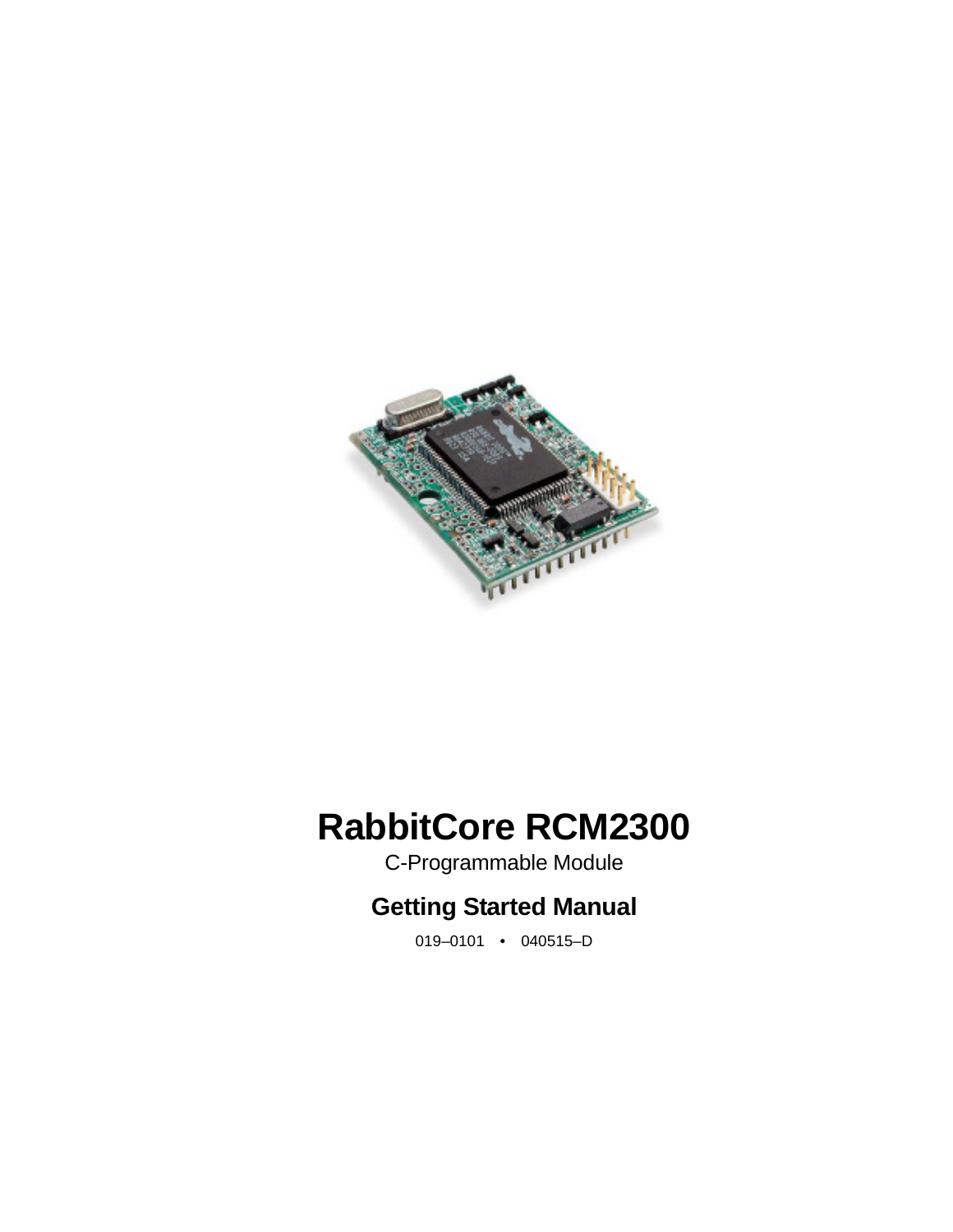#### **RabbitCore RCM2300 Getting Started Manual**

Part Number 019-0101 • 040515–C • Printed in U.S.A.

© 2001–2004 Z-World, Inc. • All rights reserved.

Z-World reserves the right to make changes and improvements to its products without providing notice.

#### **Trademarks**

Rabbit and Rabbit 2000 are registered trademarks of Rabbit Semiconductor.

RabbitCore is a trademark of Rabbit Semiconductor.

Dynamic C is a registered trademark of Z-World Inc.

#### **Z-World, Inc.**

2900 Spafford Street Davis, California 95616-6800 USA

Telephone: (530) 757-3737 Fax: (530) 757-3792

[www.zworld.com](http://www.zworld.com)

#### **Rabbit Semiconductor**

2932 Spafford Street Davis, California 95616-6800 USA

Telephone: (530) 757-8400 Fax: (530) 757-8402

[www.rabbitsemiconductor.com](http://www.rabbitsemiconductor.com)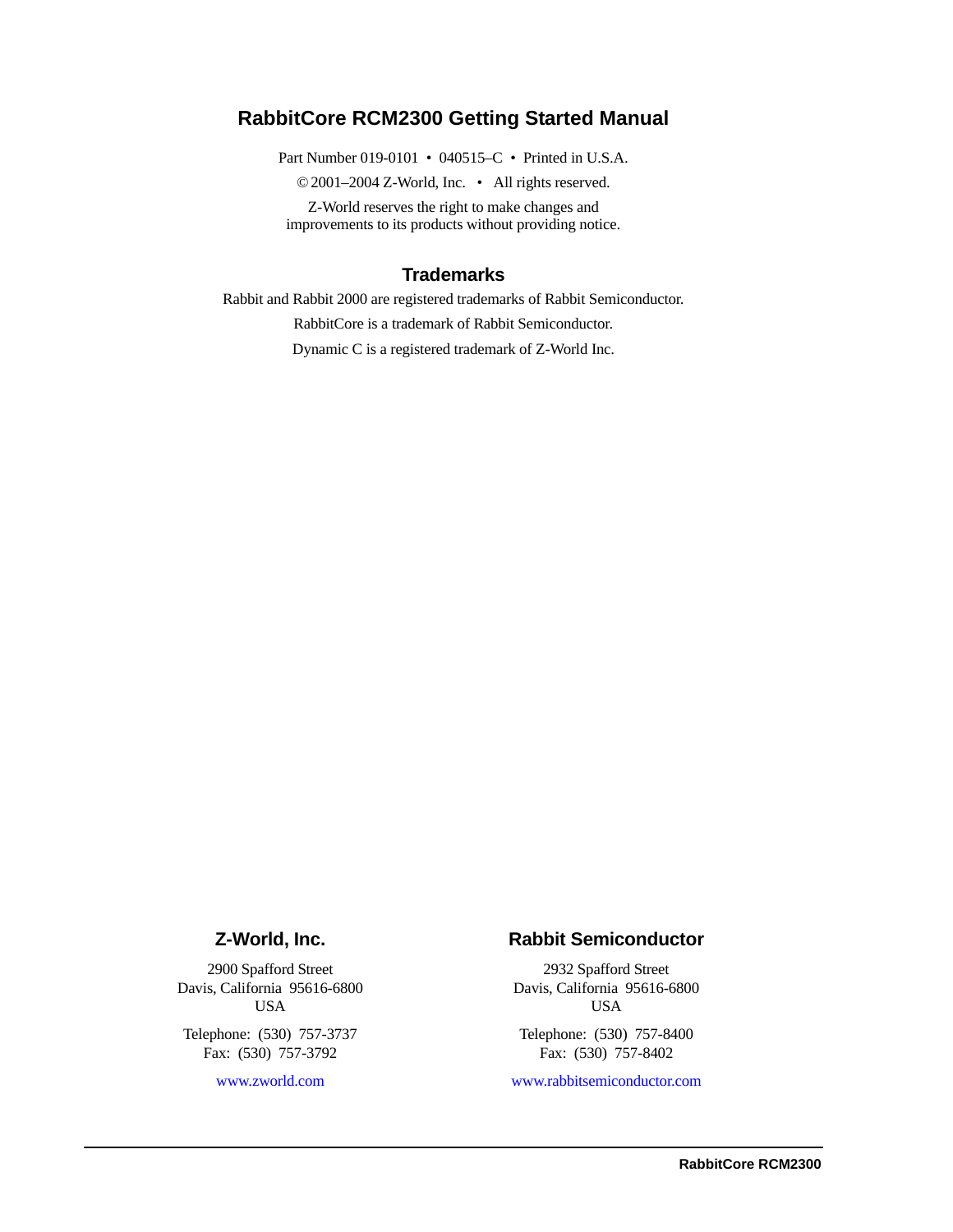# **TABLE OF CONTENTS**

 $13$ 

 $21$ 

| <b>Chapter 1. Introduction &amp; Overview</b> |  |
|-----------------------------------------------|--|
|                                               |  |
|                                               |  |
|                                               |  |
|                                               |  |
|                                               |  |
|                                               |  |
|                                               |  |
|                                               |  |
| <b>Chapter 2. Hardware Setup</b>              |  |

### **Chapter 2. Hardware Setup**

#### **Chapter 3. Software Installation & Overview**

#### **Notice to Users**

| <b>Index</b>      | 23 |
|-------------------|----|
| <b>Schematics</b> | 25 |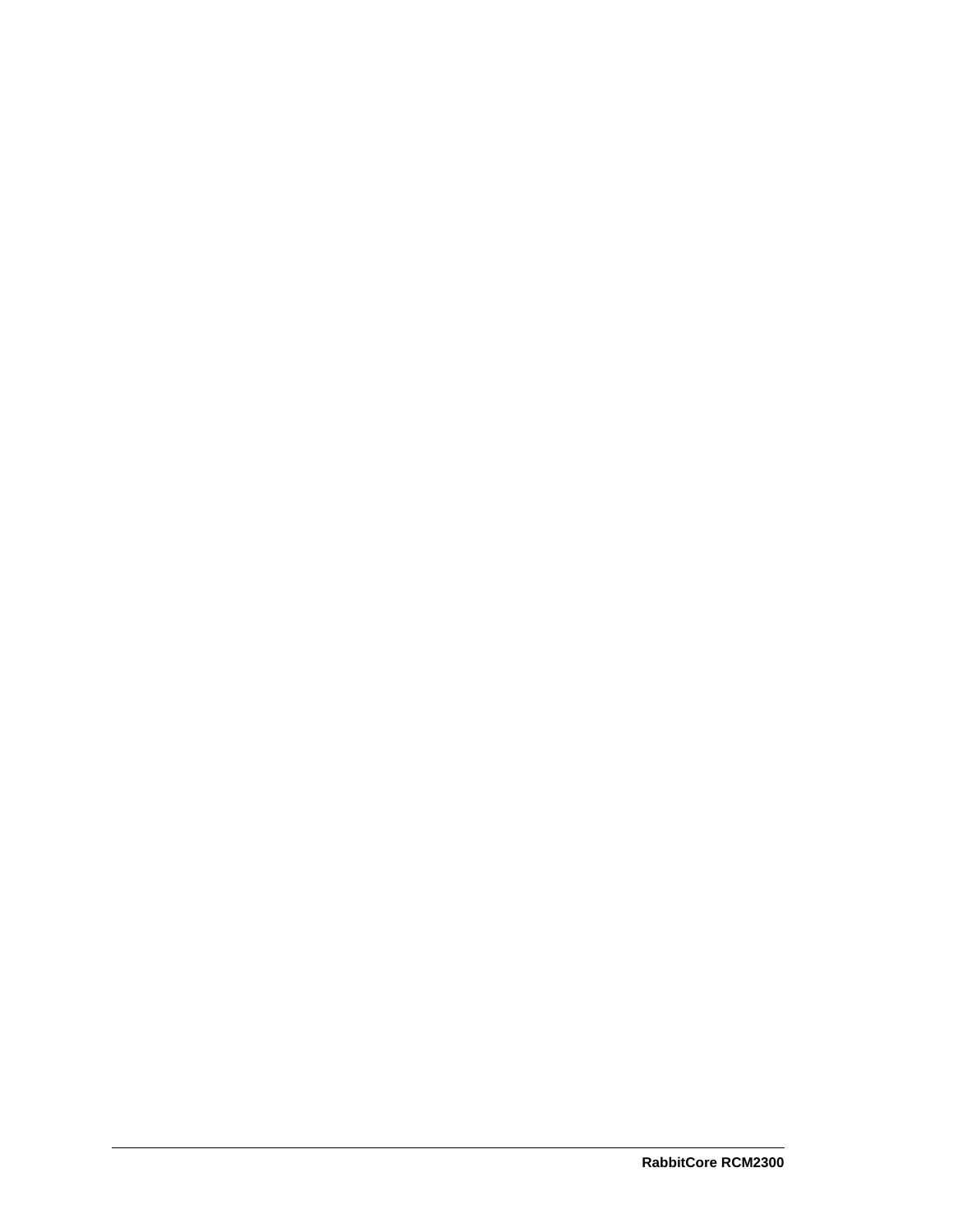# **1. INTRODUCTION & OVERVIEW**

<span id="page-4-0"></span>The RabbitCore RCM2300 is a very small advanced core module that incorporates the powerful Rabbit  $2000^{\mathrm{m}}$  microprocessor, flash memory, static RAM, and digital I/O ports, all on a PCB that is just  $1.15" \times 1.60"$  (29.2 mm  $\times$  40.6 mm).

## <span id="page-4-2"></span><span id="page-4-1"></span>**1.1 RCM2300 Description**

The RCM2300 is a very small core module that packs the processing power of a Rabbit  $2000^{\text{TM}}$  microprocessor into 1.84 square inches (11.9 cm<sup>2</sup>). Two 26-pin headers bring out the Rabbit 2000 I/O bus lines, address lines, data lines, parallel ports, and serial ports.

The RCM2300 receives its  $+5$  V power from the user board on which it is mounted. The RCM2300 can interface with all kinds of CMOS-compatible digital devices through the user board.

The RCM2300 takes full advantage of the following Rabbit 2000 and other built-in features:

- <span id="page-4-3"></span>• fast, efficient instruction set.
- five 8-bit timers cascadable in pairs, one 10-bit timer with 2 match registers that each have an interrupt.
- **•** watchdog timer.
- **•** 57 I/O (including general-purpose I/O, address lines, data lines, and control lines on headers, and 11 I/O on through-hole connectors).
- **•** 256K of nonvolatile flash memory to store applications written for the RCM2300.
- **•** 128K of battery-backable SRAM.
- fast 22.1 MHz clock speed.
- provision for onboard backup battery.
- **•** four serial ports.

Another RabbitCore module can be used to reprogram an RCM2300. This reprogramming (and debugging) can be done via the Internet using Z-World's RabbitLink network programming gateway or with Ethernet-equipped RabbitCore modules using Dynamic C's DeviceMate features.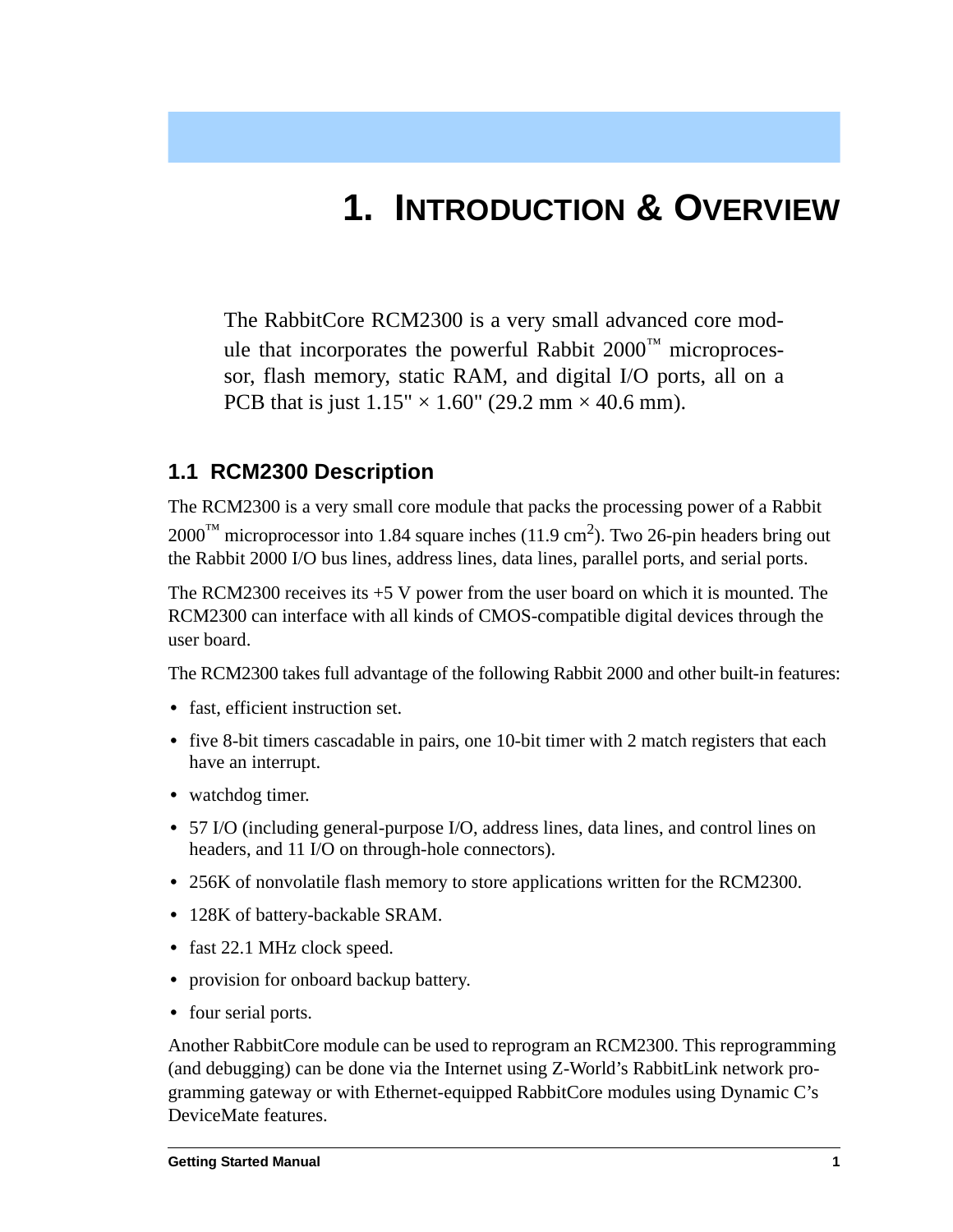## <span id="page-5-5"></span><span id="page-5-0"></span>**1.1.1 Other Factory Versions**

To accommodate developers with specific needs, alternate versions of the RCM2300 module can be obtained in production quantities on special order.

Low-power variants of the RCM2300 running at 3.686 MHz and 3.3 V can be custom made in quantity. The clock can be changed dynamically to any one of five frequencies as low as 32 kHz to reduce power consumption even further.

### <span id="page-5-7"></span><span id="page-5-1"></span>**1.1.2 Physical & Electrical Specifications**

<span id="page-5-2"></span>[Table 1](#page-5-2) lists the basic specifications for the RCM2300.

| <b>Specification</b> | Data                                                                    |
|----------------------|-------------------------------------------------------------------------|
| Power Supply         | $4.75 - 5.25$ VDC (108 mA at 22.1 MHz clock speed)                      |
| Size                 | $1.15" \times 1.60" \times 0.55"$ (29 mm $\times$ 41 mm $\times$ 14 mm) |
| Environmental        | $-40^{\circ}$ C to 85 <sup>°</sup> C, 5–95% humidity, noncondensing     |

*Table 1. Basic RCM2300 Specifications*

**NOTE:** For complete product specifications, see Appendix A in the *RabbitCore RCM2300 User's Manual*.

The RCM2300 modules have two 26-pin headers to which cables can be connected, or which can be plugged into matching sockets on a production device. The pinouts for these connectors are shown in [Figure 1](#page-5-3) below.



<span id="page-5-6"></span><span id="page-5-4"></span><span id="page-5-3"></span>*Figure 1. RCM2300 Pinout*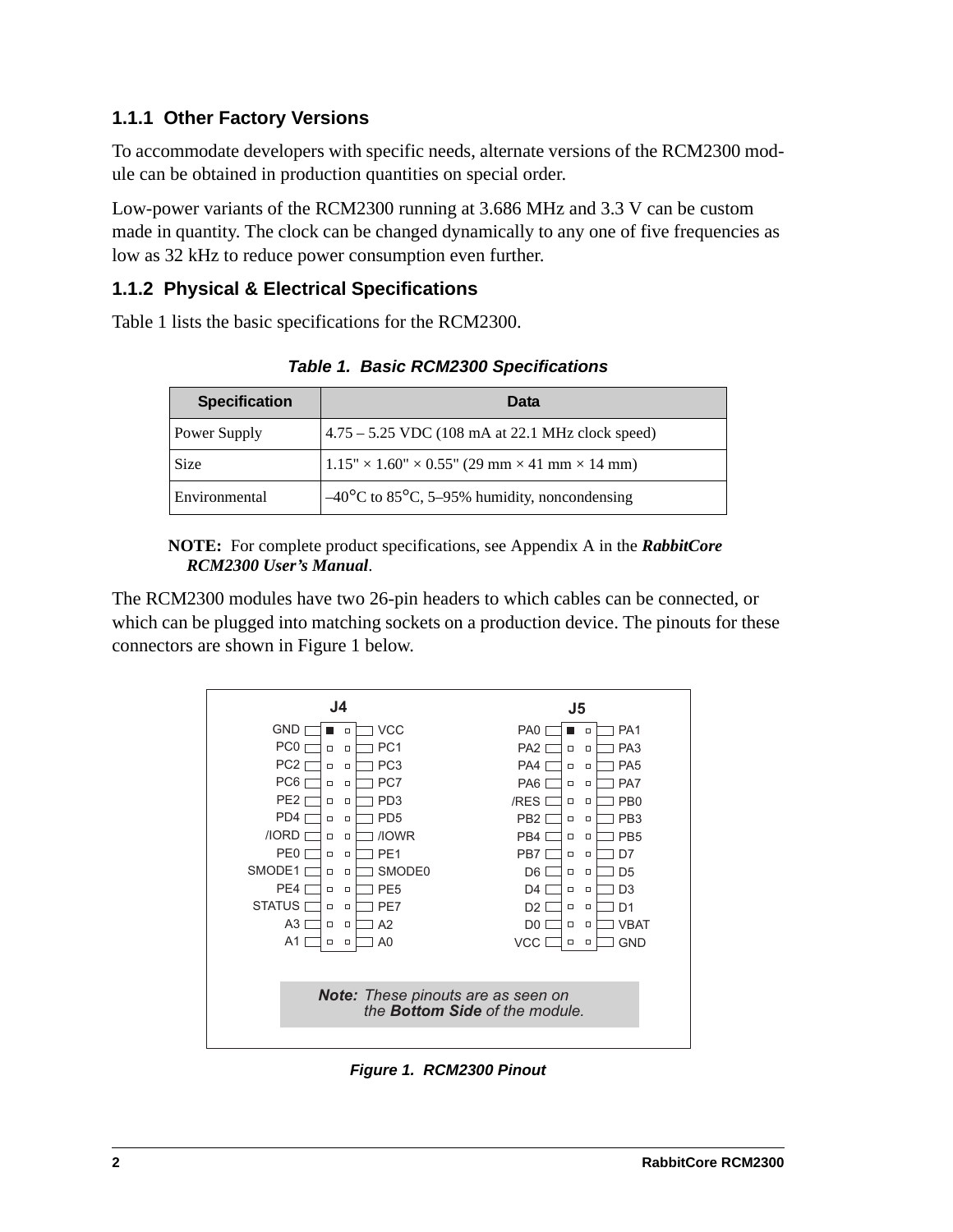Fifteen additional connection points are available along one edge of the RCM2300 board. These connection points are 0.030" diameter holes spaced 0.05" apart. Nineteen additional connection points are available at locations J2 and J3. These additional connection points are reserved for future use.

## <span id="page-6-0"></span>**1.2 Development Software**

<span id="page-6-5"></span>The RCM2300 uses the Dynamic C development environment for rapid creation and debugging of runtime applications. Dynamic C provides a complete development environment with integrated editor, compiler and source-level debugger. It interfaces directly with the target system, eliminating the need for complex and unreliable in-circuit emulators.

Dynamic C must be installed on a Windows workstation with at least one free serial (COM) port for communication with the target system. See [Chapter 3, "Software Installa](#page-16-2)[tion & Overview,"](#page-16-2) for complete information on installing Dynamic C.

**NOTE:** The RCM2300 requires Dynamic C v7.04 or later for development. A compatible version is included on the Development Kit CD-ROM.

## <span id="page-6-1"></span>**1.3 How to Use This Manual**

This *Getting Started* manual is intended to give users a quick but solid start with the RCM2300 module.

## <span id="page-6-2"></span>**1.3.1 Additional Product Information**

Detailed information about the RabbitCore RCM2300 is provided in the *RabbitCore RCM2300 User's Manual* provided on the accompanying CD-ROM in both HTML and Adobe PDF format.

Some advanced users may choose to skip the rest of this introductory manual and proceed directly with the detailed hardware and software information in the User's manual.

**NOTE:** We recommend that anyone not thoroughly familiar with Rabbit Semiconductor or Z-World products at least read through the rest of this manual to gain the necessary familiarity to use the more advanced information.

## <span id="page-6-4"></span><span id="page-6-3"></span>**1.3.2 Additional Reference Information**

In addition to the product-specific information contained in the *RabbitCore RCM2300 User's Manual*, two other reference manuals are provided in HTML and PDF form on the accompanying CD-ROM. Advanced users will find these references valuable in developing systems based on the RCM2300.

- **•** *Dynamic C User's Manual*
- **•** *Rabbit 2000 Microprocessor User's Manual*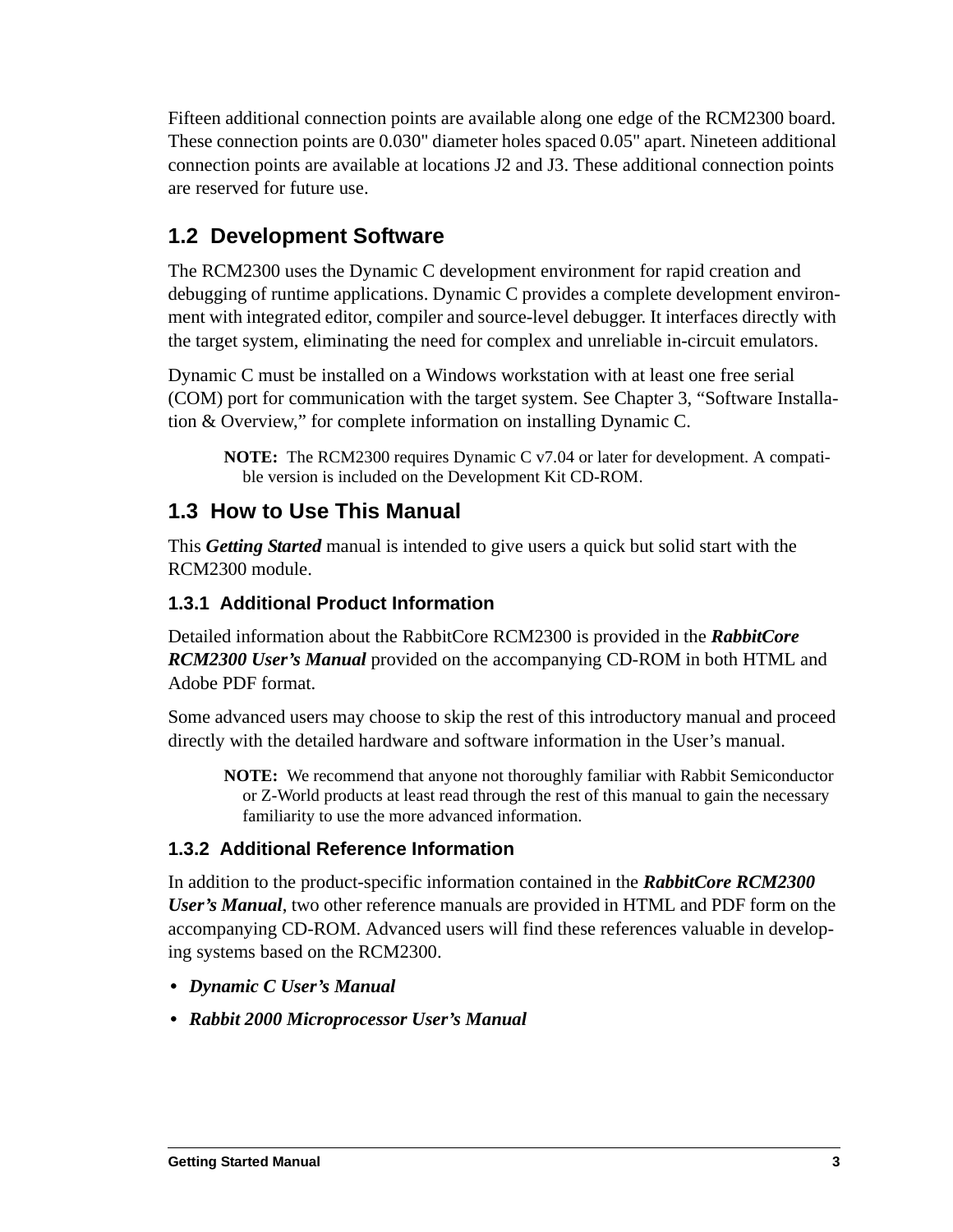### <span id="page-7-1"></span><span id="page-7-0"></span>**1.3.3 Using Online Documentation**

We provide the bulk of our user and reference documentation in two electronic formats, HTML and Adobe PDF. We do this for several reasons.

We believe that providing all users with our complete library of product and reference manuals is a useful convenience. However, printed manuals are expensive to print, stock and ship. Rather than include and charge for manuals that every user may not want, or provide only product-specific manuals, we choose to provide our complete documentation and reference library in electronic form with every development kit and with our Dynamic C development environment.

**NOTE:** The most current version of Adobe Acrobat Reader can always be downloaded from Adobe's web site at **http://www.adobe.com**. We recommend that you use version 4.0 or later.

Providing this documentation in electronic form saves an enormous amount of paper by not printing copies of manuals that users don't need.

## **Finding Online Documents**

The online documentation is installed along with Dynamic C, and an icon for the documentation menu is placed on the workstation's desktop. Double-click this icon to reach the menu. If the icon is missing, create a new desktop icon that points to **default.htm** in the **docs** folder, found in the Dynamic C installation folder.

The latest versions of all documents are always available for free, unregistered download from our Web site as well.

### **Printing Electronic Manuals**

We recognize that many users prefer printed manuals for some uses. Users can easily print all or parts of those manuals provided in electronic form. The following guidelines may be helpful:

- Print from the Adobe PDF versions of the files, not the HTML versions.
- **•** If your printer supports duplex printing, print pages double-sided.
- **•** If you do not have a suitable printer or do not want to print the manual yourself, most retail copy shops (e.g. Kinkos, CopyMax, AlphaGraphics, etc.) will print the manual from the PDF file and bind it for a reasonable charge—about what we would have to charge for a printed and bound manual.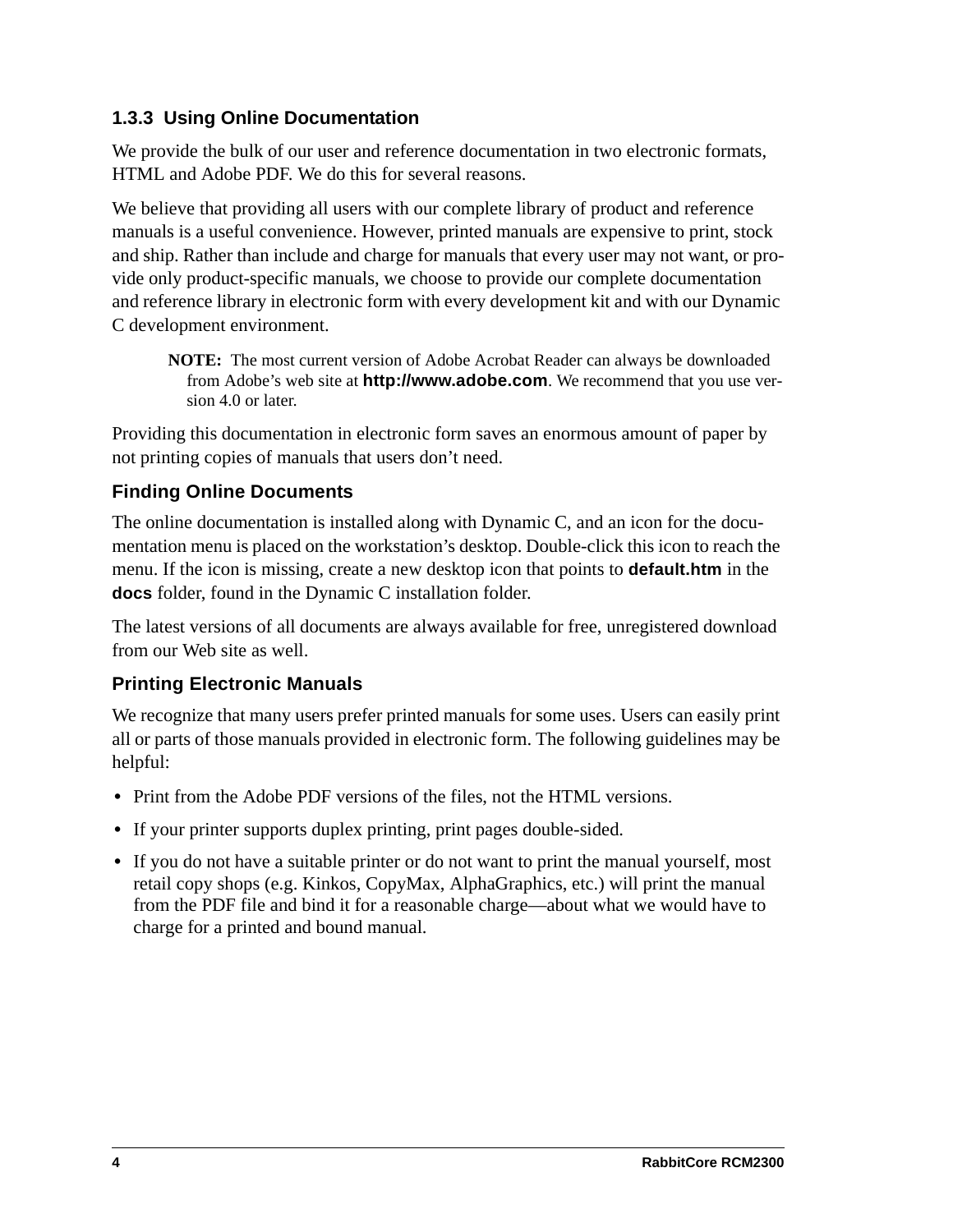# **2. HARDWARE SETUP**

<span id="page-8-0"></span>This chapter describes the RCM2300 hardware in more detail, and explains how to set up and use the accompanying Prototyping Board.

**NOTE:** This chapter (and this manual) assume that you have the RabbitCore RCM2300 Development Kit. If you purchased an RCM2300 module by itself, you will have to adapt the information in this chapter and elsewhere to your test and development setup.

## <span id="page-8-2"></span><span id="page-8-1"></span>**2.1 Development Kit Contents**

The RCM2300 Development Kit contains the following items:

- **•** RCM2300 module with 256K flash memory and 128K SRAM.
- **•** RCM2200/RCM2300 Prototyping Board.
- Wall transformer power supply, 12 V DC, 500 mA. The power supply is included only with Development Kits sold for the North American market. Overseas users should use a locally available power supply capable of delivering 7.5 V to 25 V DC to the Prototyping Board.
- **•** Programming cable with integrated level-matching circuitry.
- **•** *Dynamic C* CD-ROM, with complete product documentation on CD.
- **•** This *Getting Started* manual.
- **•** *Rabbit 2000 Processor Easy Reference* poster.
- **•** Registration card.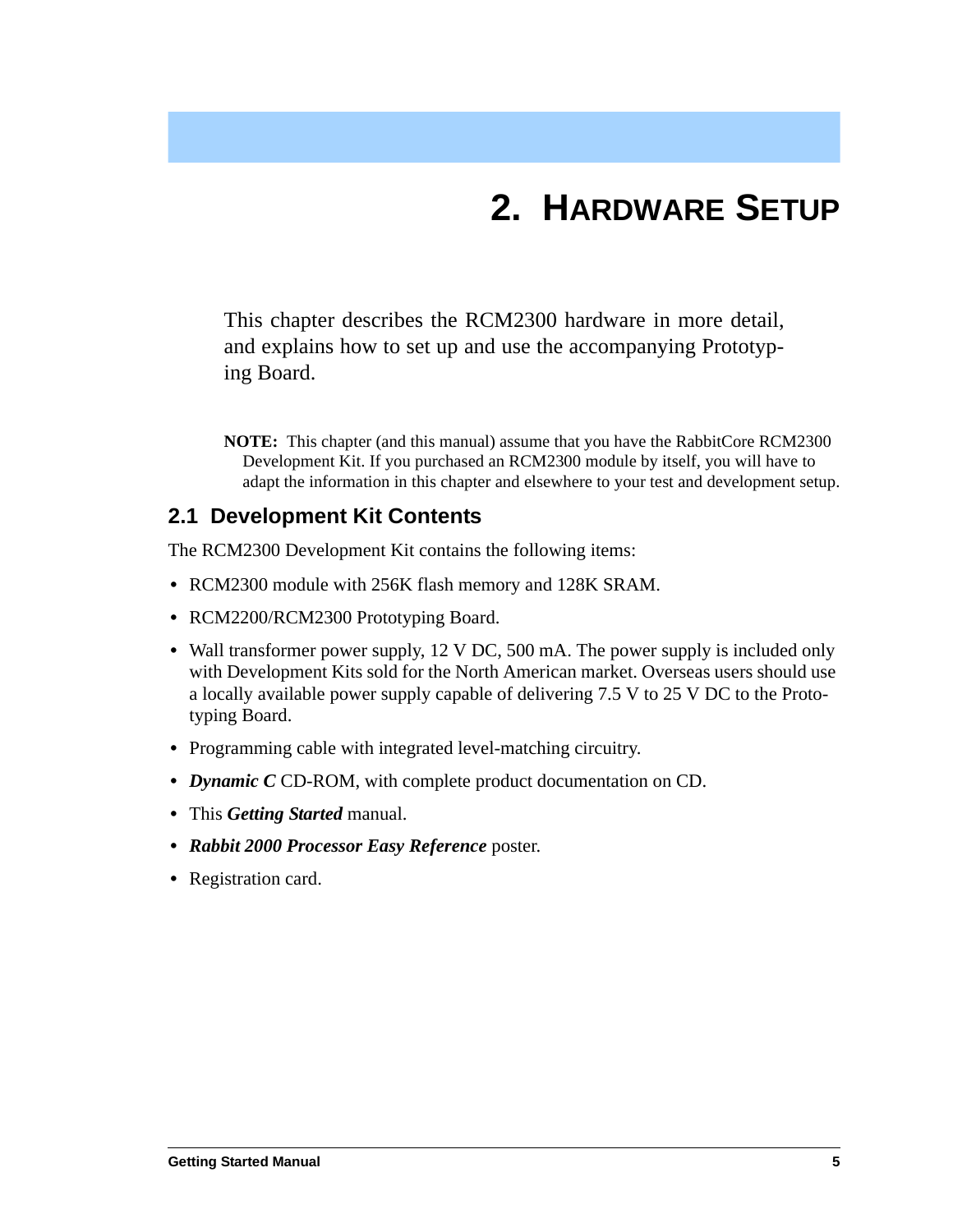## <span id="page-9-3"></span><span id="page-9-0"></span>**2.2 Prototyping Board**

The Prototyping Board included in the Development Kit makes it easy to connect an RCM2300 to a power supply for development. It also provides some basic I/O peripherals (switches and LEDs), as well as a prototyping area for more advanced hardware development.

The Prototyping Board can be used without modification for the most basic level of evaluation and development.

As you progress to more sophisticated experimentation and hardware development, modifications and additions can be made to the board without modifying or damaging the RabbitCore module itself.

The Prototyping Board is shown in [Figure](#page-9-1) 2, with its main features identified.



<span id="page-9-2"></span><span id="page-9-1"></span>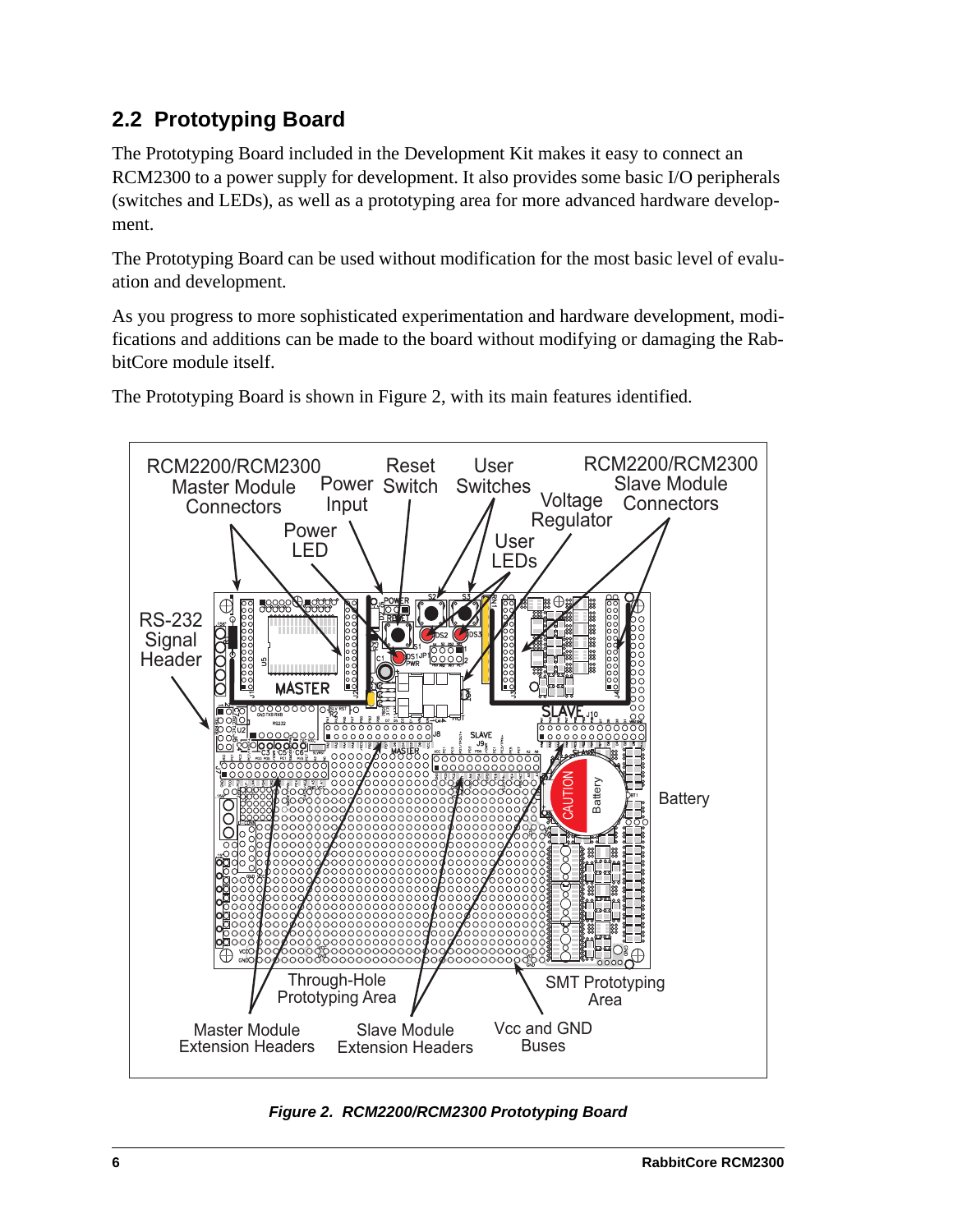### <span id="page-10-1"></span><span id="page-10-0"></span>**2.2.1 Prototyping Board Features**

**• Power Connection**—A 3-pin header is provided at J5 for the power supply connection. Note that both outer pins are connected to ground and the center pin is connected to the raw V+ input. The cable from the wall transformer provided with the North American version of the Development Kit ends in a connector that may be connected in either orientation.

Users providing their own power supply should ensure that it delivers 7.5–25 V DC at not less than 500 mA. The voltage regulator will get warm in use. (Lower supply voltages will reduce thermal dissipation from the device.)

- **• Regulated Power Supply**—The raw DC voltage provided to the **POWER** header at J5 is routed to a 5 V linear voltage regulator, which provides stable power to the RCM2300 and the Prototyping Board. A Shottky diode protects the power supply against damage from reversed raw power connections.
- **• Power LED**—The power LED lights whenever power is connected to the Prototyping Board.
- **• Reset Switch**—A momentary-contact, normally open switch is connected directly to the master RCM2300's **/RES** pin. Pressing the switch forces a hardware reset of the system.
- **• I/O Switches and LEDs**—Two momentary-contact, normally open switches are connected to the PB2 and PB3 pins of the master RCM2300, and may be read as inputs by sample applications.

Two LEDs are connected to the PE1 and PE7 pins of the master RCM2300, and may be driven as output indicators by sample applications.

The LEDs and switches are connected through JP1, which has traces shorting adjacent pads together. These traces may be cut to disconnect the LEDs, and an 8-pin header may then be soldered into JP1 to permit their selective reconnection with jumpers. See [Figure 3](#page-11-1) for details.

- **• Expansion Areas**—The Prototyping Board is provided with several unpopulated areas for expansion of I/O and interfacing capabilities. See the next section for details.
- **• Prototyping Area**—A generous prototyping area has been provided for the installation of through-hole components. Vcc (5 V DC) and Ground buses run around the edge of this area. An area for surface-mount devices is provided to the right of the through-hole area. Note that there are SMT device pads on both top and bottom of the Prototyping Board. Each SMT pad is connected to a hole designed to accept a 30 AWG solid wire, which must be soldered once it is in the hole.
- **• Slave Module Connectors**—A second set of connectors is pre-wired to permit installation of a second, slave RCM2200 or RCM2300.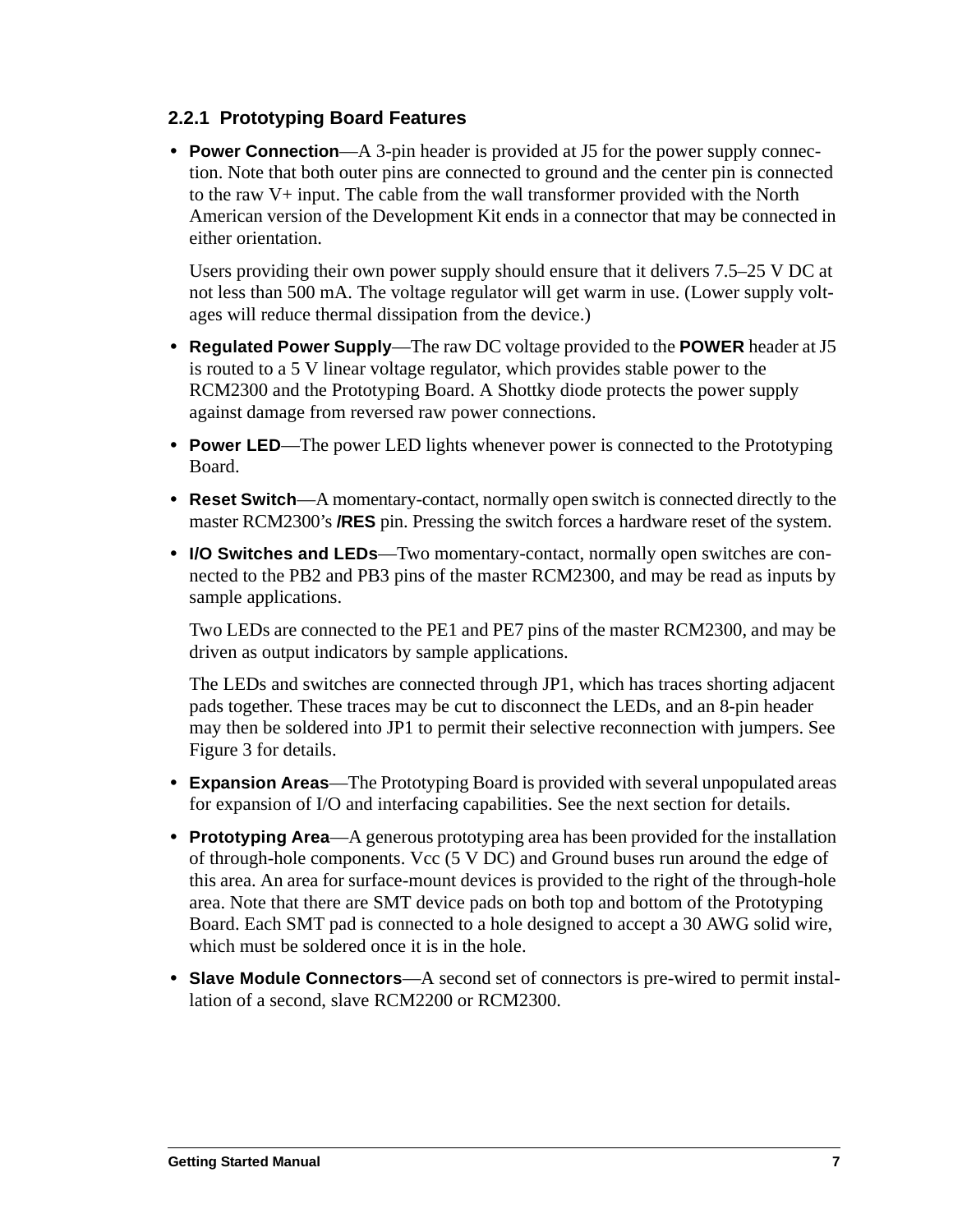### <span id="page-11-3"></span><span id="page-11-0"></span>**2.2.2 Prototyping Board Expansion**

The Prototyping Board comes with several unpopulated areas, which may be filled with components to suit the user's development needs. After you have experimented with the sample programs in [Section 3.5](#page-22-1), you may wish to expand the Prototyping Board's capabilities for further experimentation and development. Refer to the Prototyping Board schematic (090–0122) for details as necessary.

- **• Module Extension Headers**—The complete pin set of both the master and slave modules is duplicated at these two sets of headers. Developers can solder wires directly into the appropriate holes, or, for more flexible development, 0.1" pitch 26-pin header strips can be soldered into place. See [Figure 1](#page-5-4) for the header pinouts.
- **• RS-232**—Two 2-wire or one 5-wire RS-232 serial port can be added to the Prototyping Board by installing an RS-232 driver IC and four capacitors. The Maxim MAX232CPE driver chip or a similar device is recommended for U2. Refer to the Prototyping Board schematic for additional details.

A 10-pin 0.1-inch spacing header strip can be installed at J6 to permit connection of a ribbon cable leading to a standard DE-9 serial connector.

All RS-232 port components mount to the top side of the Prototyping Board below and to the left of the **MASTER** module position.

**NOTE:** The RS-232 chip, capacitors and header strip are available from electronics distributors such as Digi-Key.

**• Prototyping Board Component Header**—Four I/O pins from the RCM2300 module are hard-wired to the Prototyping Board LEDs and switches through JP1 on the underside of the Prototyping Board.

To disconnect these devices and permit the pins to be used for other purposes, cut the traces between the pin rows of JP1. Use a knife or similar tool to cut or break the traces crossing JP1 in the area between the silk-screened arrows, as indicated in [Figure 3.](#page-11-1)

Use jumpers across the positions on JP1 if you need to reconnect any of the devices later on.

<span id="page-11-2"></span><span id="page-11-1"></span>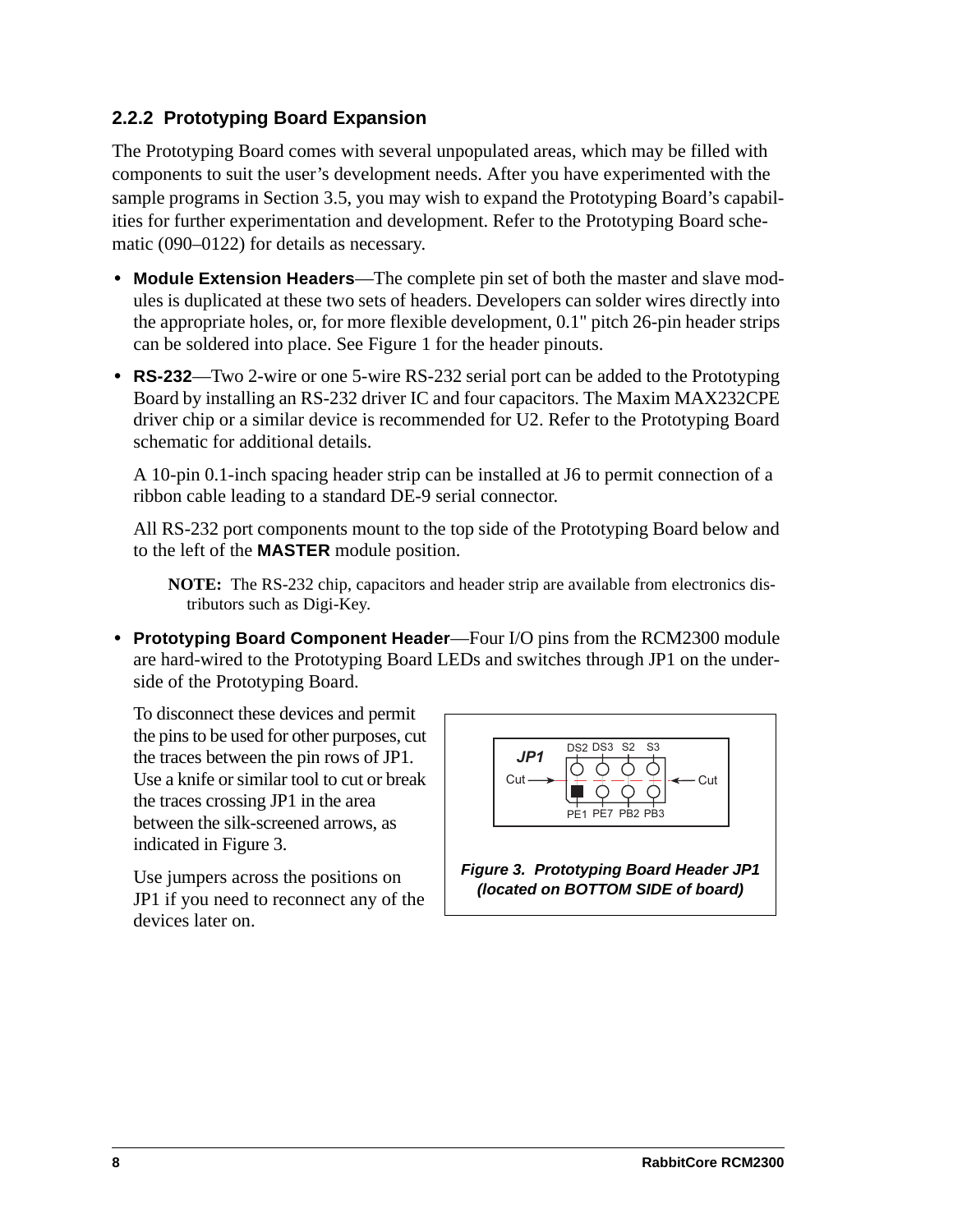## <span id="page-12-3"></span><span id="page-12-0"></span>**2.3 Development Hardware Connections**

There are three steps to connecting the Prototyping Board for use with Dynamic C and the sample programs:

- 1. Attach the RCM2300 to the Prototyping Board.
- 2. Connect the programming cable between the RCM2300 and the PC.
- <span id="page-12-5"></span>3. Connect the power supply to the Prototyping Board.

## <span id="page-12-1"></span>**2.3.1 Attach RCM2300 to Prototyping Board**

Turn the RCM2300 module so that the header pins and the mounting hole of the RCM2300 line up with the sockets and mounting hole on the Prototyping Board as shown in [Figure 4](#page-12-2). Align the module headers J4 and J5 into sockets J1 and J2 on the Prototyping Board.

<span id="page-12-4"></span><span id="page-12-2"></span>

*Figure 4. Install the RCM2300 on the Prototyping Board*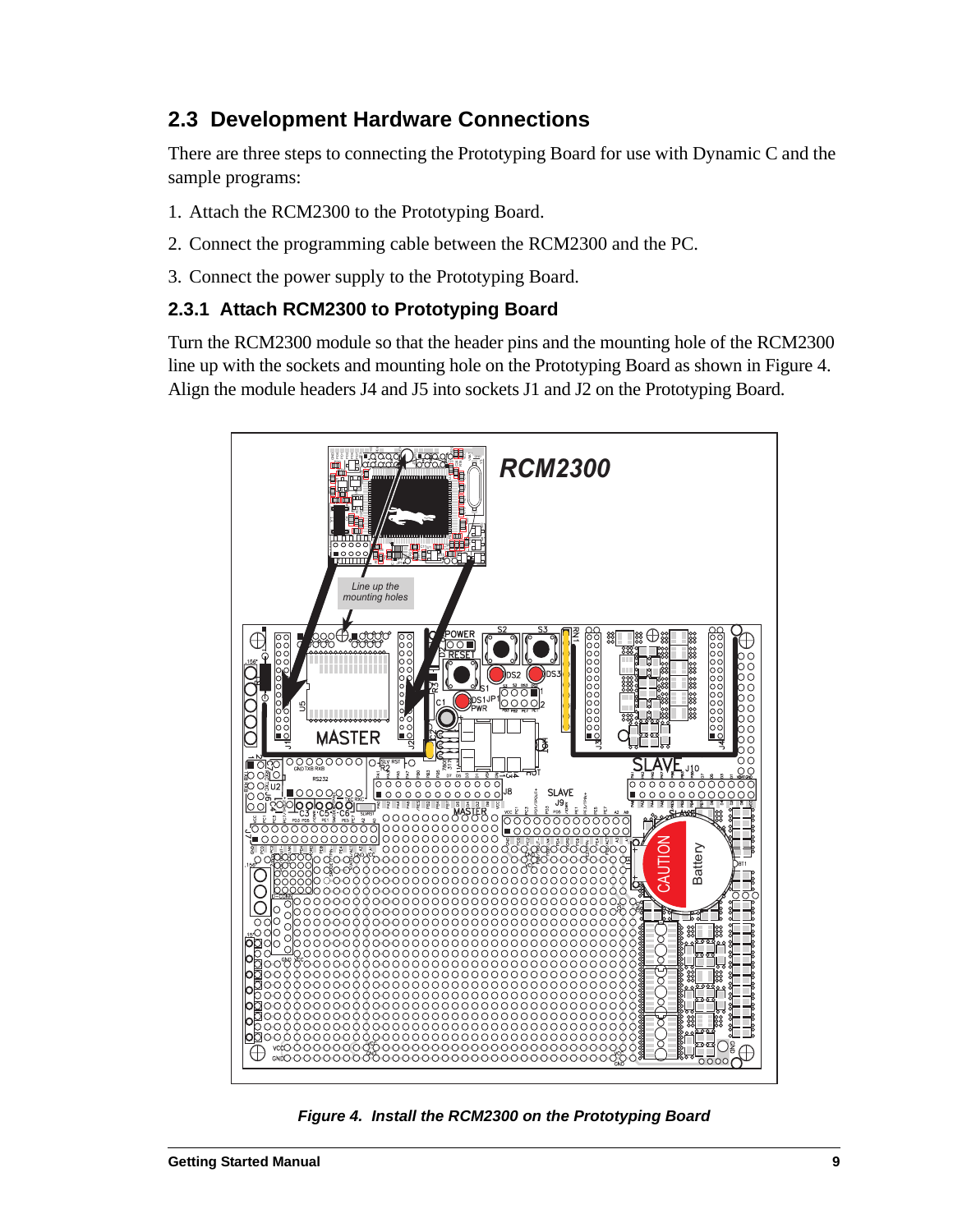Although you can install a single module into either the **MASTER** or the **SLAVE** position on the Prototyping Board, all the Prototyping Board features (switches, LEDs, serial port drivers, etc.) are connected to the **MASTER** position. We recommend you install a single module in the **MASTER** position.

**NOTE:** It is important that you line up the pins on headers J4 and J5 of the RCM2300 exactly with the corresponding pins of headers J1 and J2 on the Prototyping Board. The header pins may become bent or damaged if the pin alignment is offset, and the module will not work. Permanent electrical damage to the module may also result if a misaligned module is powered up.

Press the module's pins firmly into the Prototyping Board headers.

## <span id="page-13-2"></span><span id="page-13-0"></span>**2.3.2 Connect Programming Cable**

The programming cable connects the RCM2300 module to the PC workstation running Dynamic C to permit download of programs and monitoring for debugging.

Connect the 10-pin connector of the programming cable labeled **PROG** to header J1 on the RabbitCore RCM2300 module as shown in [Figure 5.](#page-13-1) Be sure to orient the marked (usually red) edge of the cable towards pin 1 of the connector. (Do not use the **DIAG** connector, which is used for a normal serial connection.)

Connect the other end of the programming cable to a COM port on your PC. Make a note of the port to which you connect the cable, as Dynamic C needs to have this parameter configured when it is installed.

> <span id="page-13-1"></span>**NOTE:** COM 1 is the default port used by Dynamic C.

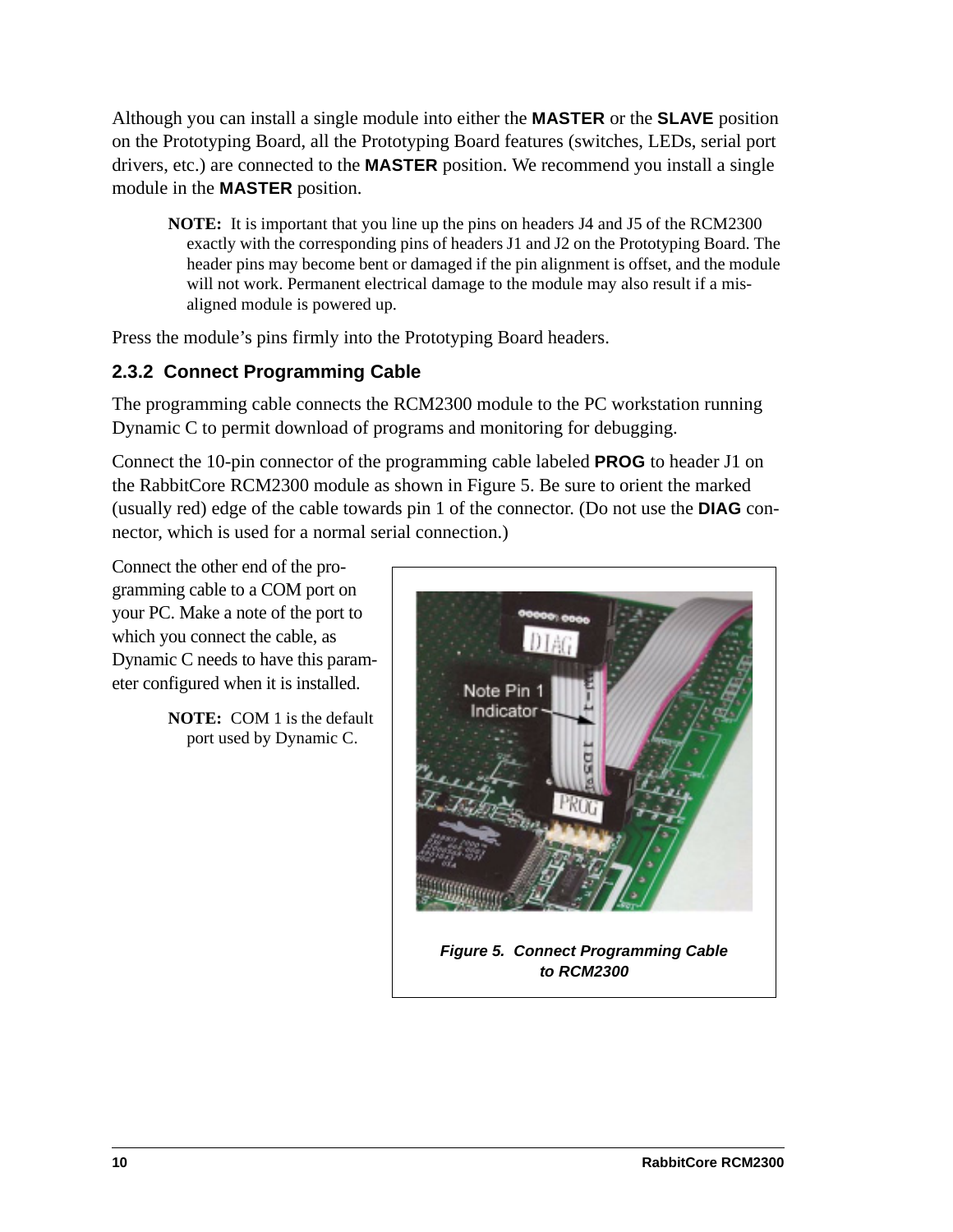## <span id="page-14-4"></span><span id="page-14-2"></span><span id="page-14-0"></span>**2.3.3 Connect Power Supply**

When the above connections have been made, you can connect power to the RabbitCore Prototyping Board.

Hook the connector from the wall transformer to header J5 on the Prototyping Board as shown in [Figure 6.](#page-14-1) The connector may be attached either way as long as it is not offset to one side.



*Figure 6. Power Supply Connections*

<span id="page-14-1"></span>Plug in the wall transformer. The power LED (DS1) on the Prototyping Board should light up. The RCM2300 and the Prototyping Board are now ready to be used.

<span id="page-14-3"></span>**NOTE:** A **RESET** button is provided on the Prototyping Board to allow hardware reset without disconnecting power.

To power down the Prototyping Board, unplug the power connector from J5. You should disconnect power before making any circuit adjustments in the prototyping area, changing any connections to the board, or removing the RCM2300 from the board.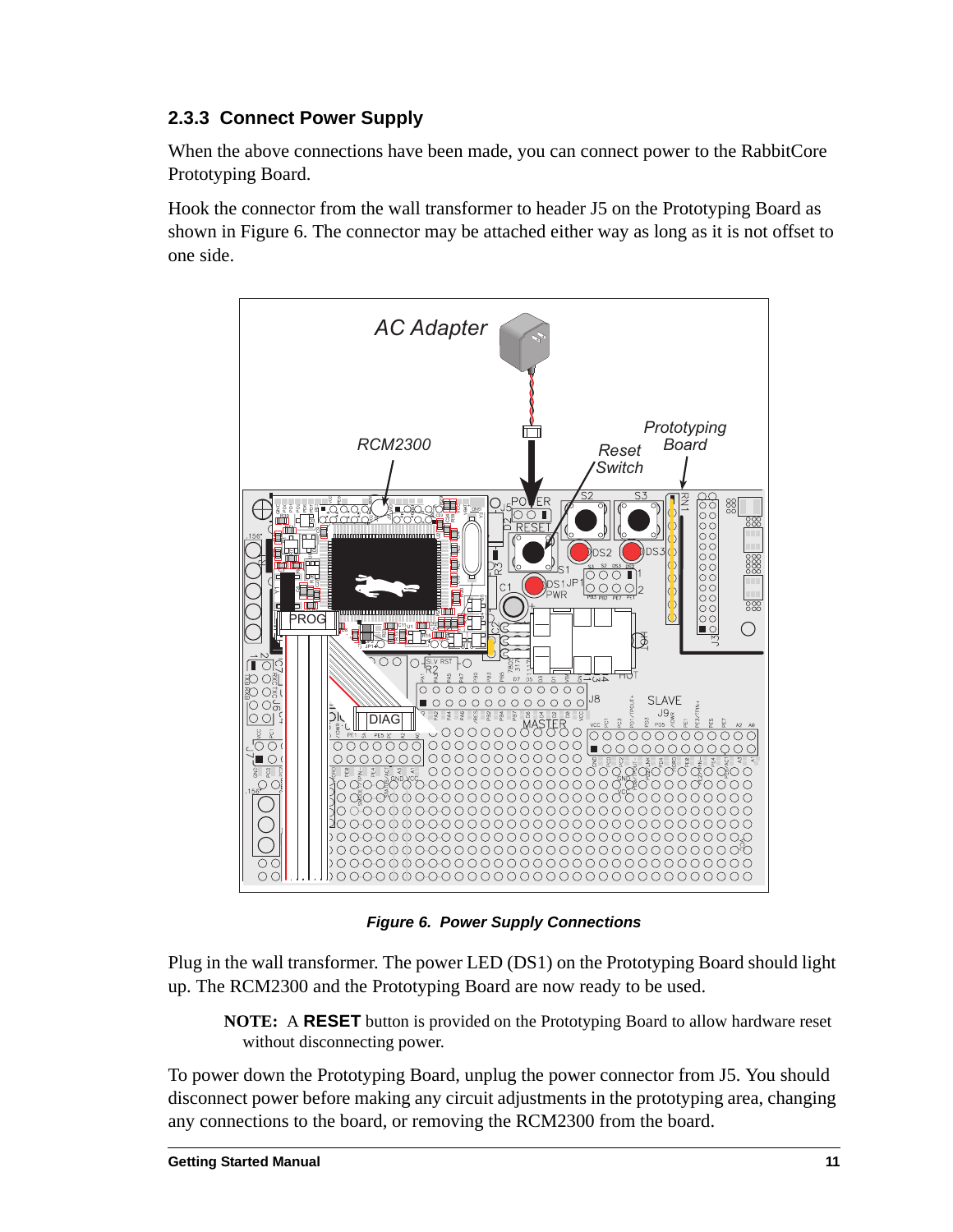## <span id="page-15-0"></span>**2.4 Where Do I Go From Here?**

We recommend that you proceed to the next chapter and install Dynamic C (if you do not already have it installed), then run the first sample program to verify that the RCM2300 and the Prototyping Board are set up and functioning correctly.

If everything appears to be working, we recommend the following sequence of action:

- 1. Run all of the sample programs described in [Section 3.5](#page-22-1) to get a basic familiarity with Dynamic C and the RCM2300's capabilities.
- 2. For further development, refer to the *RabbitCore RCM2300 User's Manual* for details of the RCM2300's hardware and software components.

A documentation icon should have been installed on your workstation's desktop; click on it to reach the documentation menu. You can create a new desktop icon that points to **default.htm** in the **docs** folder in the Dynamic C installation folder.

3. For advanced development topics, refer to the *Dynamic C User's Manual*, also in the online documentation set.

## <span id="page-15-1"></span>**2.4.1 Technical Support**

<span id="page-15-2"></span>**NOTE:** If you purchased your RCM2300 through a distributor or through a Z-World or Rabbit Semiconductor partner, contact the distributor or Z-World partner first for technical support.

If there are any problems at this point:

- **•** Check the Z-World/Rabbit Semiconductor Technical Bulletin Board at [www.zworld.com/support/](http://www.zworld.com/support/bb/).
- **•** Use the Technical Support e-mail form at [www.zworld.com/support/.](http://www.zworld.com/support/questionSubmit.shtml)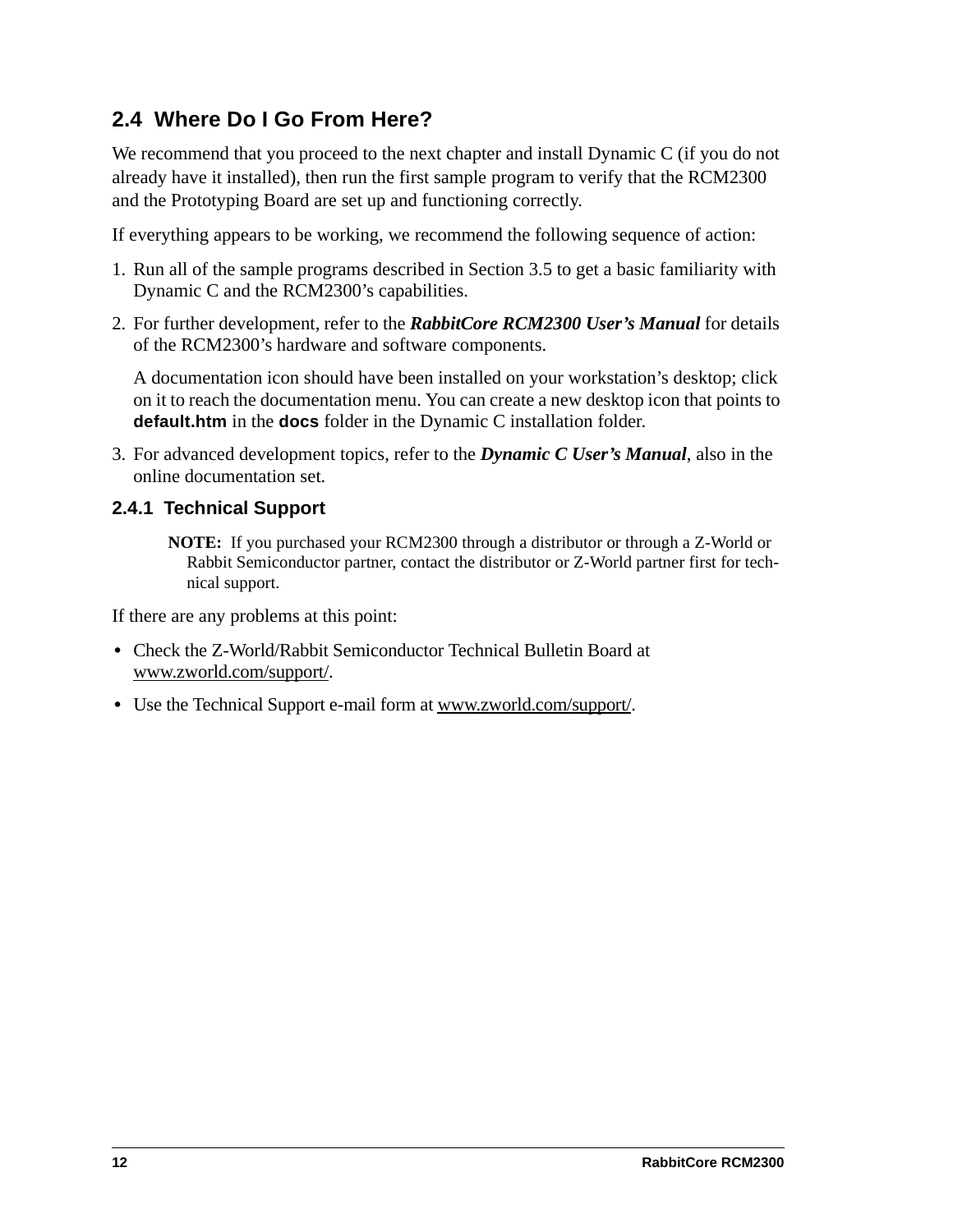# <span id="page-16-2"></span><span id="page-16-0"></span>**3. SOFTWARE INSTALLATION & OVERVIEW**

To develop and debug programs for the RCM2300 (and for all other Z-World and Rabbit Semiconductor hardware), you must install and use Dynamic C. This chapter takes you through the installation of Dynamic C, and then provides a tour of its major features with respect to the RabbitCore RCM2300 module.

## <span id="page-16-8"></span><span id="page-16-1"></span>**3.1 An Overview of Dynamic C**

<span id="page-16-3"></span>Dynamic C integrates the following development functions into one program:

- **•** Editing
- **•** Compiling
- **•** Linking
- **•** Loading
- In-Circuit Debugging

In fact, compiling, linking and loading are one function. Dynamic C does not use an In-Circuit Emulator; programs being developed are downloaded to and executed from the "target" system via an enhanced serial-port connection. Program development and debugging take place seamlessly across this connection, greatly speeding system development.

Other features of Dynamic C include:

- <span id="page-16-7"></span><span id="page-16-6"></span>**•** Dynamic C has an easy-to-use built-in text editor. Programs can be executed and debugged interactively at the source-code or machine-code level. Pull-down menus and keyboard shortcuts for most commands make Dynamic C easy to use.
- <span id="page-16-4"></span>• Dynamic C also supports assembly language programming. It is not necessary to leave C or the development system to write assembly language code. C and assembly language may be mixed together.
- <span id="page-16-5"></span>• Debugging under Dynamic C includes the ability to use **printf** commands, watch expressions, breakpoints and other advanced debugging features. Watch expressions can be used to compute C expressions involving the target's program variables or functions. Watch expressions can be evaluated while stopped at a breakpoint or while the target is running its program.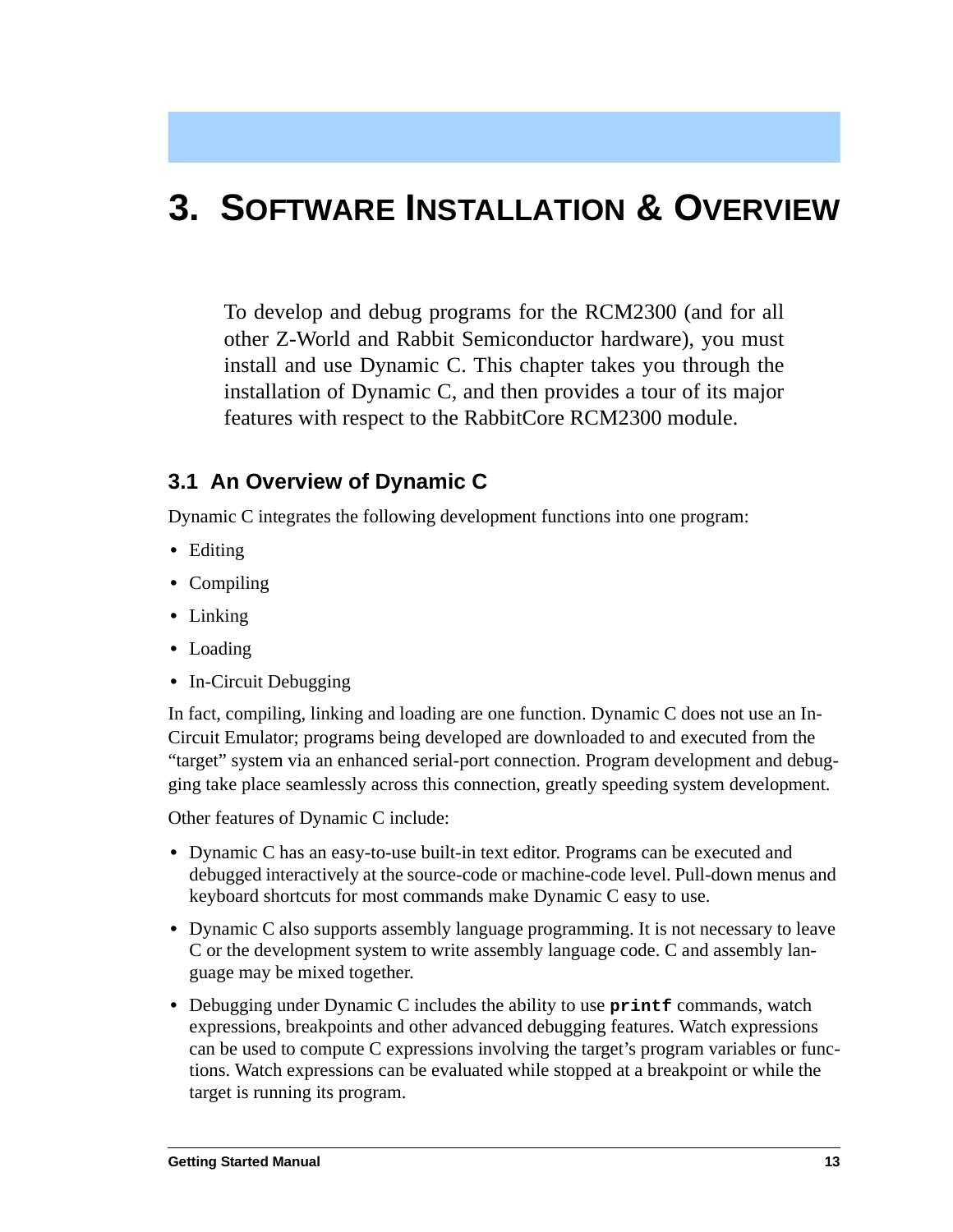- <span id="page-17-4"></span><span id="page-17-2"></span>**•** Dynamic C provides extensions to the C language (such as shared and protected variables, costatements and cofunctions) that support real-world embedded system development. Interrupt service routines may be written in C. Dynamic C supports cooperative and preemptive multitasking.
- **•** Dynamic C comes with many function libraries, all in source code. These libraries support real-time programming, machine level I/O, and provide standard string and math functions.
- **•** Dynamic C compiles directly to memory. Functions and libraries are compiled and linked and downloaded on-the-fly. On a fast PC, Dynamic C can load 30,000 bytes of code in 5 seconds at a baud rate of 115,200 bps.

## <span id="page-17-0"></span>**3.2 System Requirements**

To install and run Dynamic C, your system must be running one of the following operating systems:

- **•** Windows 95
- **•** Windows 98
- **•** Windows NT
- **•** Windows Me
- **•** Windows 2000
- **•** Windows XP

## <span id="page-17-3"></span><span id="page-17-1"></span>**3.2.1 Hardware Requirements**

The PC on which you install Dynamic C for development of RCM2300-based systems should have the following hardware:

- **•** A Pentium or later microprocessor
- **•** 32 MB of RAM
- At least 50 MB of free hard drive space
- At least one free COM (serial) port for communication with the target systems
- A CD-ROM drive (for software installation)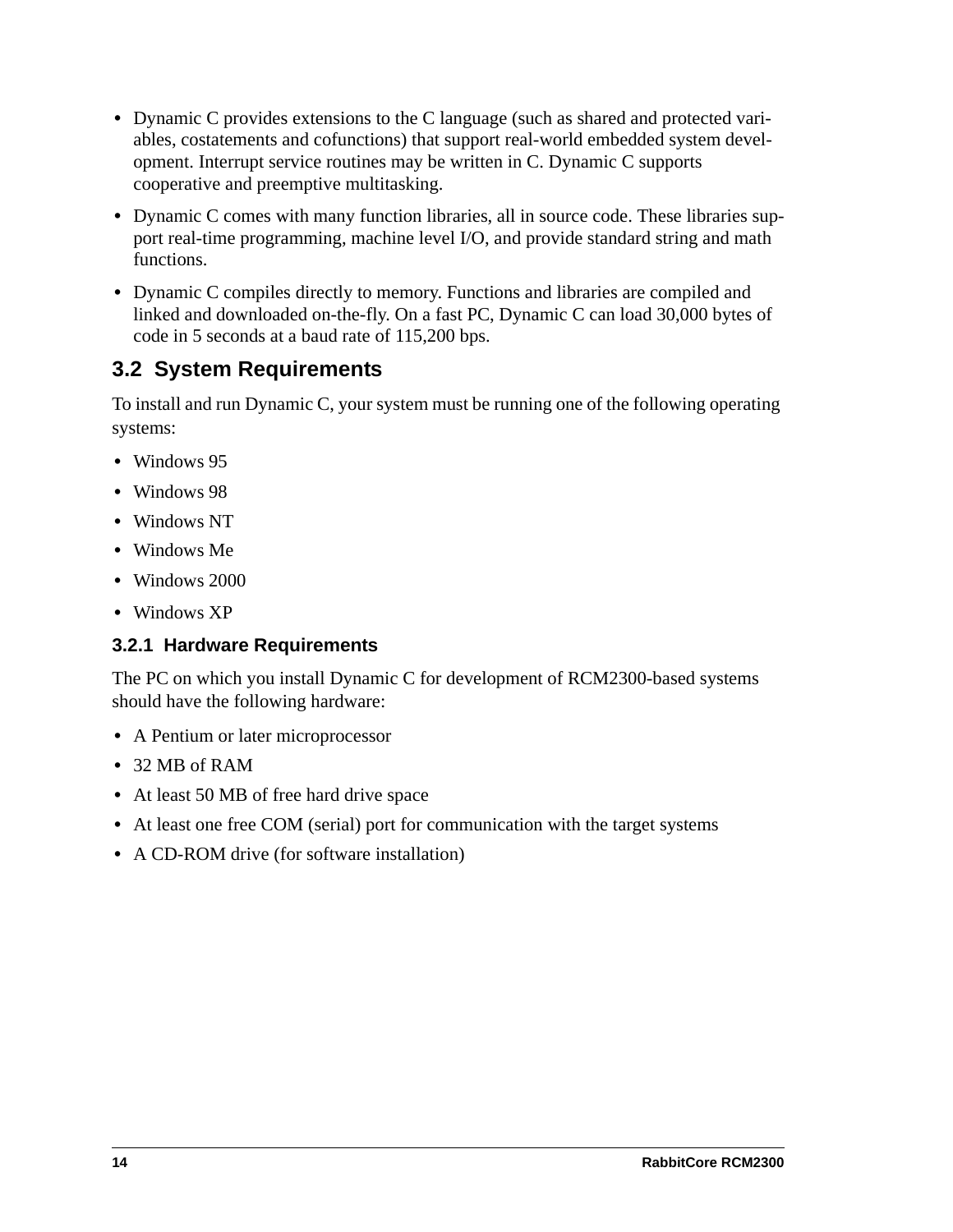## <span id="page-18-2"></span><span id="page-18-0"></span>**3.3 Installing Dynamic C**

Insert the Dynamic C CD-ROM in the drive on your PC. If autorun is enabled, the CD installation will begin automatically.

If autorun is disabled or the installation otherwise does not start, use the Windows **Start > Run** menu or Windows Explorer to launch **SETUP.EXE** from the root folder of the CD-ROM.

The installation program will guide you through the installation process. Most steps of the process are self-explanatory and not covered in this section. Selected steps that may be confusing to some users are outlined below. (Some of the installation utility screens may vary slightly from those shown.)

## <span id="page-18-1"></span>**3.3.1 Program and Documentation File Location**

Dynamic C's application, library and documentation files can be installed in any convenient location on your workstation's hard drives.

| Dynamic C Special Edition Version 7.045E4                                                                                                                    |                                         |
|--------------------------------------------------------------------------------------------------------------------------------------------------------------|-----------------------------------------|
| <b>Choose Destination Location</b><br>Select folder where Setup will install files.                                                                          |                                         |
| Please enter the location where you would like to install the program. You may type a new<br>folder name or click. the Browse button to find a new location. |                                         |
| C/DCRABBIT_704SE4                                                                                                                                            |                                         |
|                                                                                                                                                              | Bjowse                                  |
| <b>InstallStrivel</b>                                                                                                                                        | Dancell<br><back<br>Next &gt;</back<br> |

The default location, as shown in the example above, is in a folder named for the version of Dynamic C, placed in the root folder of the C: drive. If this location is not suitable, enter a different root path before clicking **Next >**. Files are placed in the specified folder, so do not set this location to a drive's root directory.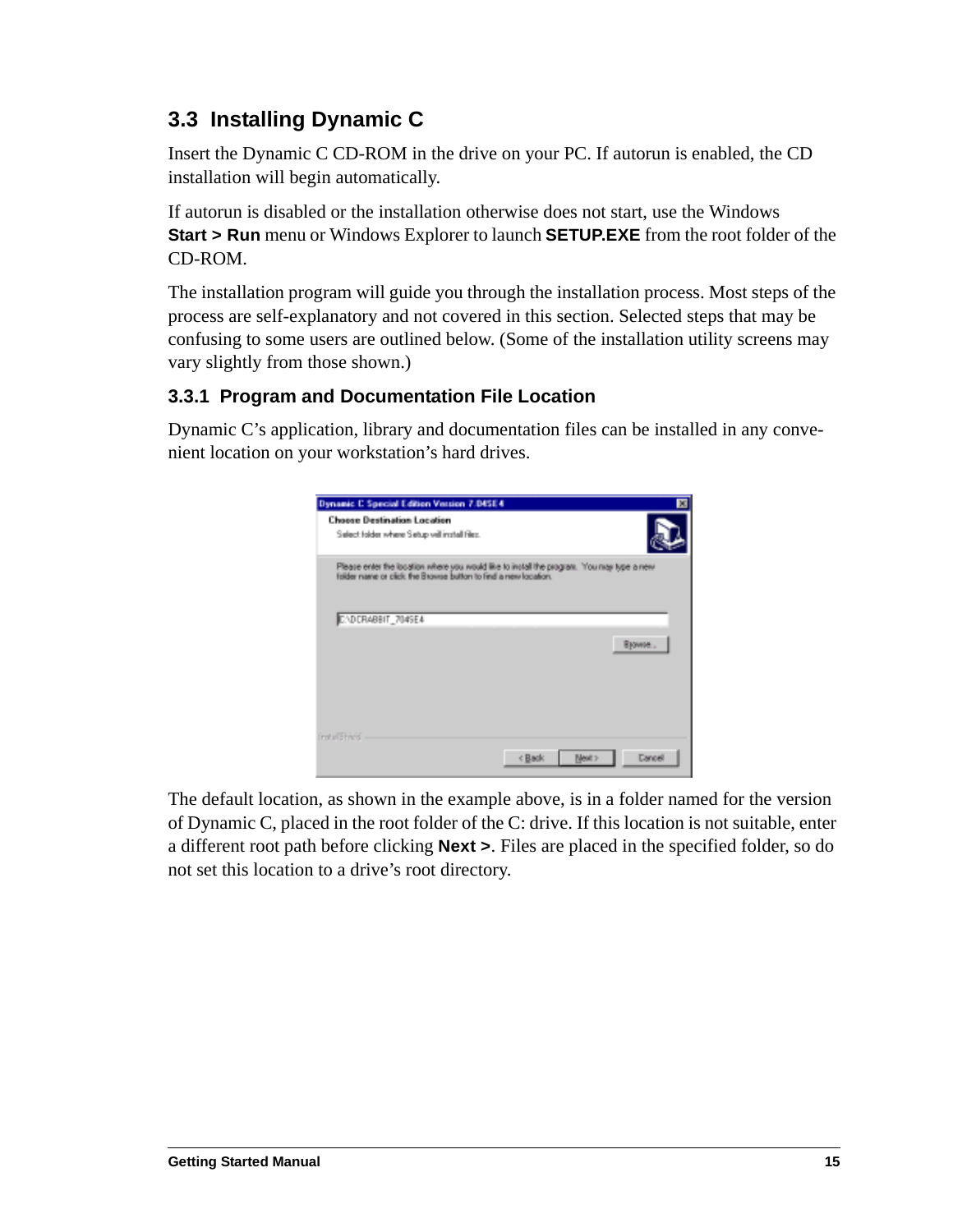## <span id="page-19-0"></span>**3.3.2 Installation Type**

Dynamic C has two components that can be installed together or separately. One component is Dynamic C itself, with the development environment, support files and libraries. The other component is the documentation library in HTML and PDF formats, which may be left uninstalled to save hard drive space or installed elsewhere (on a separate or network drive, for example).



The installation type is selected in the installation menu shown above. The options are:

- **• Typical Installation** Both Dynamic C and the documentation library will be installed in the specified folder (default).
- **Compact Installation** Only Dynamic C will be installed.
- **• Custom Installation** You will be allowed to choose which components are installed. This choice is useful to install or reinstall just the documentation.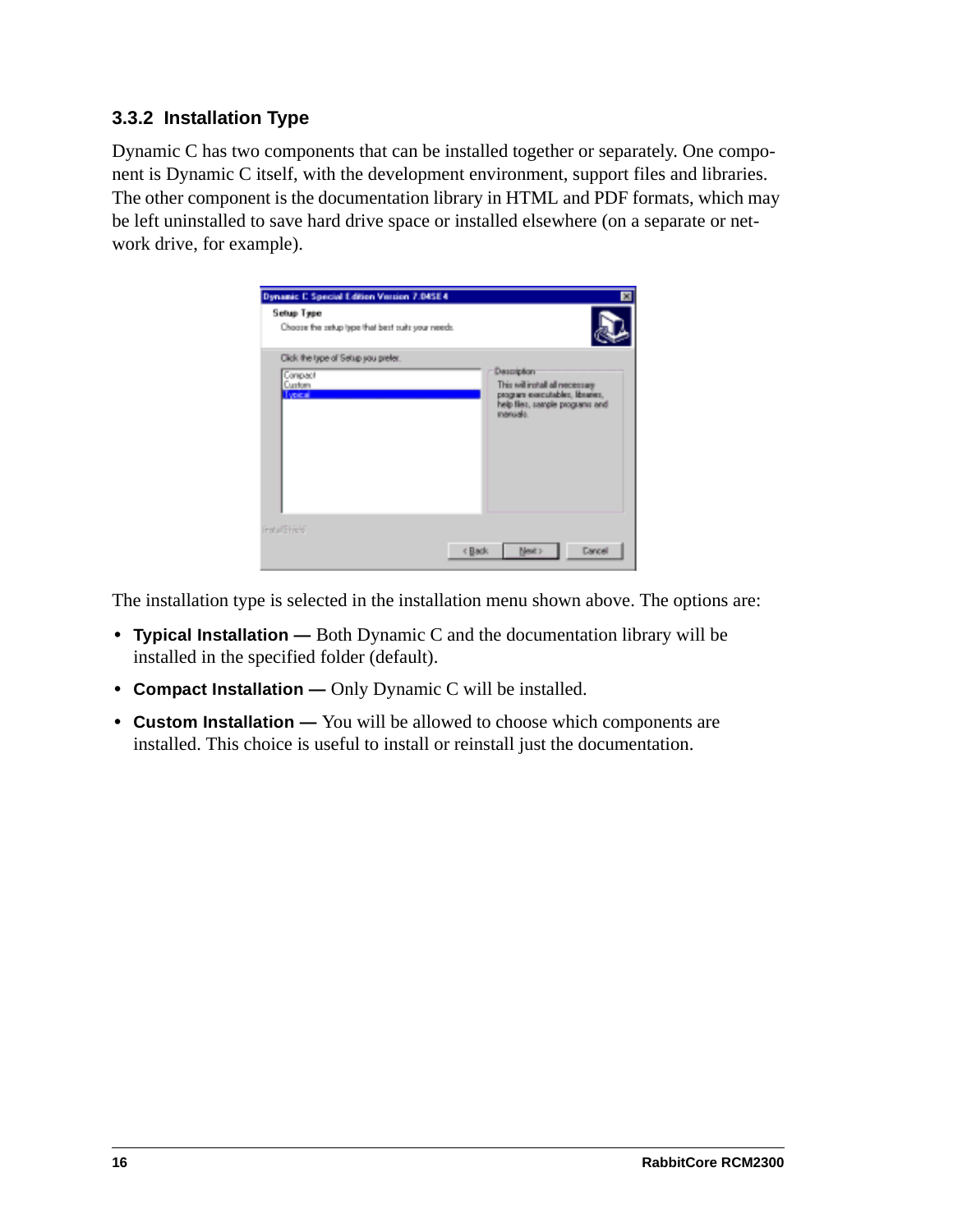## <span id="page-20-3"></span><span id="page-20-0"></span>**3.3.3 Select COM Port**

Dynamic C uses a COM (serial) port to communicate with the target development system. The installation allows you to choose the COM port that will be used.

| Dynamic C Special Edition Version 7.045E4                       |                                                        |        | ×      |
|-----------------------------------------------------------------|--------------------------------------------------------|--------|--------|
| Sebup Type<br>Choose the setup type that best suits your needs. |                                                        |        |        |
| Choose COM Port                                                 |                                                        |        |        |
| <sup>(2</sup> 00M)                                              |                                                        |        |        |
| C DOM2                                                          |                                                        |        |        |
|                                                                 |                                                        |        |        |
|                                                                 |                                                        |        |        |
|                                                                 |                                                        |        |        |
| <b>InstallStrick</b>                                            |                                                        |        |        |
|                                                                 | <back< td=""><td>Next &gt;</td><td>Dancel</td></back<> | Next > | Dancel |

The default selection, as shown in the example above, is COM1. You may select any available port for Dynamic C's use. If you are not certain which port is available, select COM1. This selection can be changed later within Dynamic C.

**NOTE:** The installation utility does not check the selected **COM** port in any way. Specifying a port in use by another device (mouse, modem, etc.) may cause temporary problems when Dynamic C is started.

#### <span id="page-20-2"></span><span id="page-20-1"></span>**3.3.4 Desktop Icons**

Once your installation is complete, you will have up to three icons on your PC desktop, as shown below.



One icon is for Dynamic C, one opens the documentation menu, and the third is for the Rabbit Field Utility, a tool used to download precompiled software to a target system.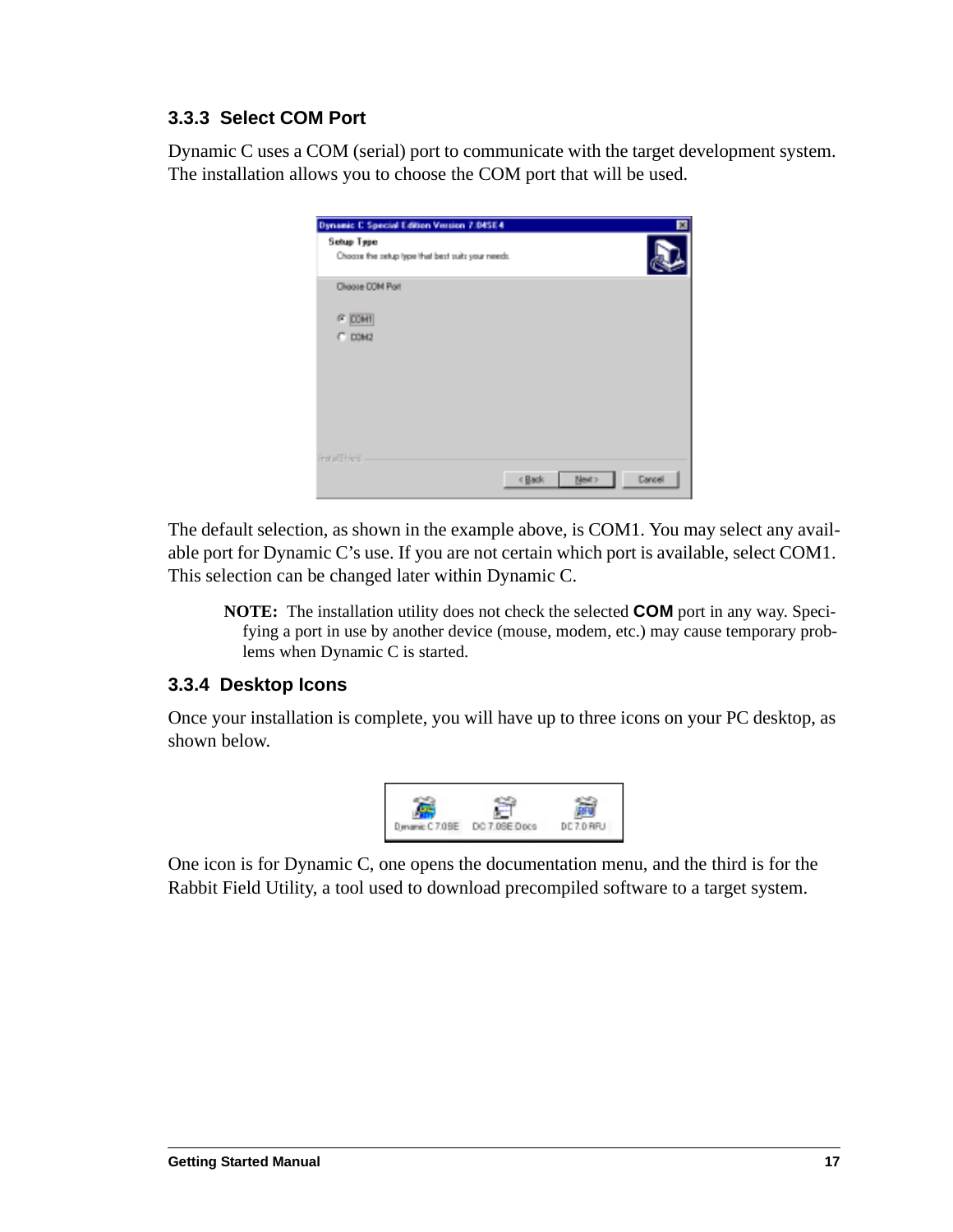## <span id="page-21-3"></span><span id="page-21-0"></span>**3.4 Starting Dynamic C**

Once the RabbitCore module is set up and connected as described in Chapter 2 and Dynamic C has been installed, start Dynamic C by double-clicking on the Dynamic C icon. Dynamic C should start, then look for the target system on the COM port you specified during installation (by default, COM1). Once detected, Dynamic C should go through a sequence of steps to cold-boot the module and compile the BIOS.

If you receive the message beginning **"BIOS successfully compiled and loaded…"** you are ready to continue with the sample programs in the next section.

### <span id="page-21-2"></span><span id="page-21-1"></span>**3.4.1 Communication Error Messages**

If you receive the message **"No Rabbit Processor Detected"** the programming cable may be connected to a different **COM** port, a connection may be faulty, or the target system may not be powered up. First, check to see that the power LED on the Prototyping Board is lit. If it is, check both ends of the programming cable to ensure that it is firmly plugged into the PC and the RCM2300's programming port, with the pin-1 edge of the cable matched to the pin-1 mark on the board. If you are using the Prototyping Board, ensure that the module is firmly and correctly installed in its connectors.

If there are no faults with the hardware, select a different COM port within Dynamic C. From the **Options** menu, select **Project Options**, then select **Communications**. The dialog shown should appear.

| <b>Communications Options</b>                                                          |                           | ×                                                                                   |
|----------------------------------------------------------------------------------------|---------------------------|-------------------------------------------------------------------------------------|
| <b>TOP/IP Dations</b>                                                                  | C Lise TCP/IP Cannection  | <b>D'enver</b>                                                                      |
| Newsweaters                                                                            |                           |                                                                                     |
| Control of Native                                                                      |                           |                                                                                     |
| <b>Coro of Part</b>                                                                    | 4344                      |                                                                                     |
| Sealal Options<br><sup>C</sup> Use Serial Connection<br>Port<br>Baud Rake<br>Stop Bits | CDMT: F<br>115200 ₩<br>l١ | <b>TX Mode</b><br>F No background TX<br>C Sanc, Blughd TX<br>F Full Speed Blognd TX |
|                                                                                        | OK.                       | Cancel                                                                              |

Select another **COM** port from the list, then click OK. Press **<Ctrl-Y>** to force Dynamic C to recompile the BIOS. If Dynamic C still reports it is unable to locate the target system, repeat the above steps until you locate the active **COM** port.

If you receive the "BIOS successfully compiled …" message after pressing **<Ctrl-Y>** or starting Dynamic C, and this message is followed by a communications error message, it is possible that your PC cannot handle the 115,200 bps baud rate. Try changing the baud rate to 57,600 bps as follows.

**•** Locate the **Serial Options** dialog in the Dynamic C **Options > Project Options > Communications** menu. Change the baud rate to 57,600 bps. Then press **<Ctrl-Y>** or restart Dynamic C.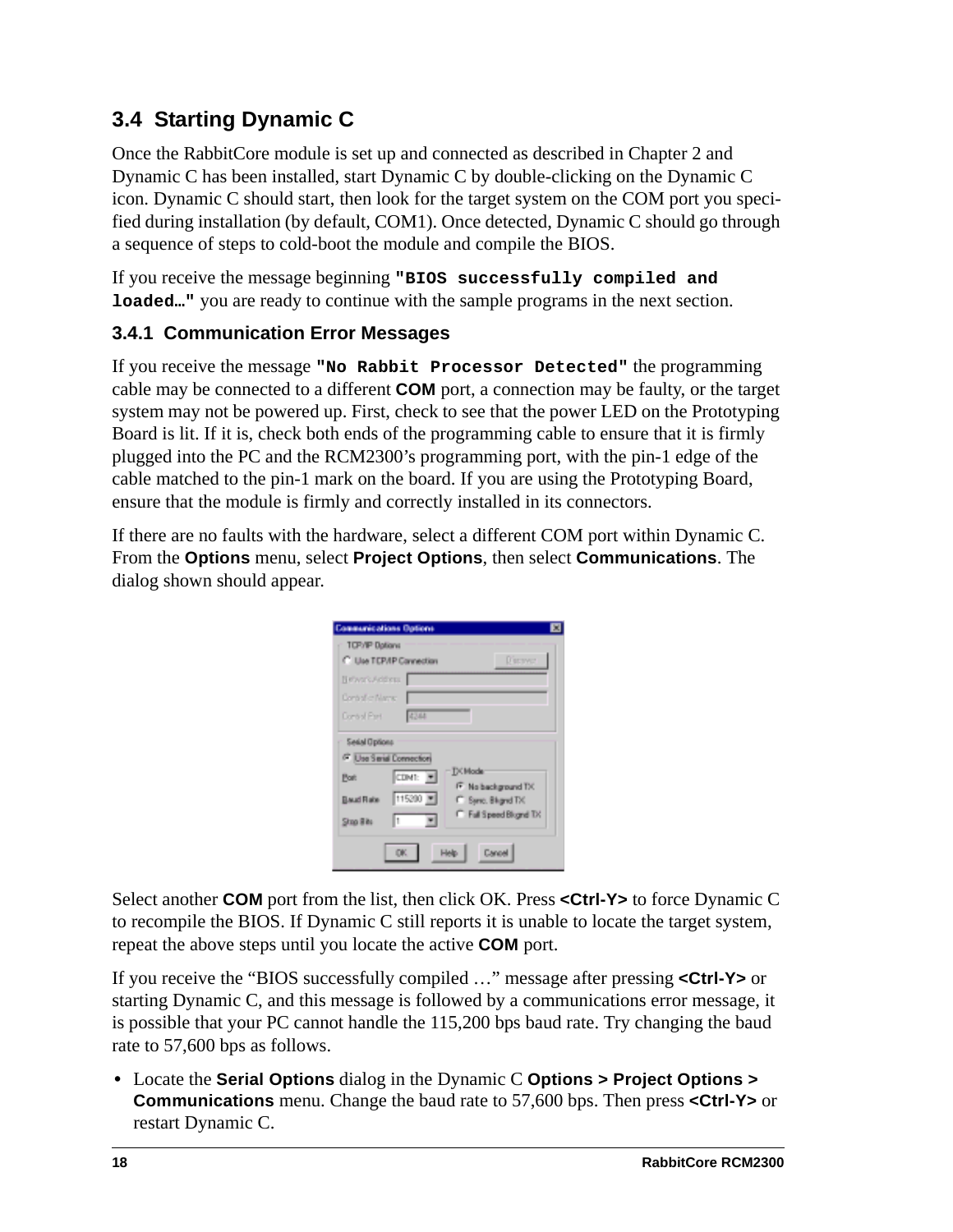## <span id="page-22-1"></span><span id="page-22-0"></span>**3.5 Sample Programs**

To help familiarize you with the RCM2300 modules, Dynamic C includes several sample programs. Loading, executing and studying these programs will give you a solid hands-on overview of the RCM2300's capabilities, as well as a quick start with Dynamic C as an application development tool.

**NOTE:** The sample programs assume that you have at least an elementary grasp of ANSI C. If you do not, see the introductory pages of the *Dynamic C User's Manual* for a suggested reading list.

Of the many sample programs included with Dynamic C, several are specific to the RCM2200 module. These programs will be found in the **Samples\RCM2300** folder.

| <b>Dpen</b><br>Car Ron2300<br>Look in:                                                                                 | <b>7 X</b><br>300 F T |
|------------------------------------------------------------------------------------------------------------------------|-----------------------|
| EXTSRAM c<br><b>HSLAVE c</b><br>A TOGGLELED.C<br>FLASHLED.c<br><b>FLASHLEDS.C</b><br>IKEYLOD.o<br>IMASTER.e<br>HPUTS.c |                       |
| File name:<br>Source Files (1.c.1.lb)<br>Files of type:                                                                | Down<br>Cancel        |

We suggest that you examine the following three of these sample programs to get a complete tour of the capabilities of the RabbitCore RCM2300 modules. They form a "learning arc" from basic to advanced I/O control.

- <span id="page-22-2"></span>**• FLASHLED.C**—Master RCM2300 repeatedly flashes LED DS3 on the Prototyping Board.
- <span id="page-22-3"></span>**• FLASHLEDS.C**—Master RCM2300 repeatedly flashes LEDs DS2 and DS3 on the Prototyping Board.
- <span id="page-22-4"></span>**• TOGGLELED.C**—Master RCM2300 flashes LED DS2 on the Prototyping Board and toggles LED DS3 on/off in response to pressing S3.

Each of these programs is fully commented within the source code. Refer to these comments for the details of how each program works.

Once you have loaded and executed these three programs and have an understanding of how Dynamic C and the RCM2300 modules interact, you can move on and try the other sample programs, or begin building your own.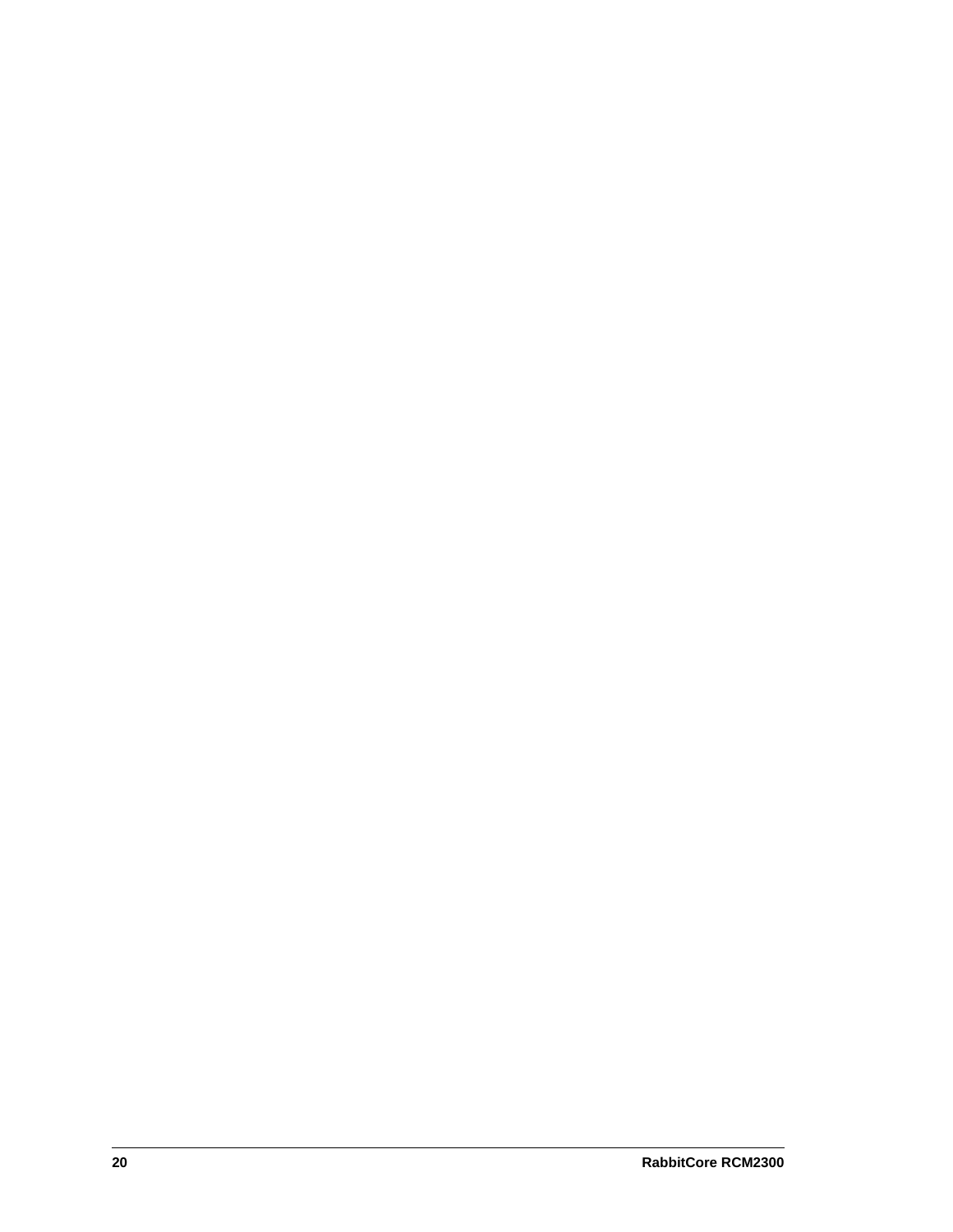# **NOTICE TO USERS**

<span id="page-24-0"></span>Z-WORLD PRODUCTS ARE NOT AUTHORIZED FOR USE AS CRITICAL COMPONENTS IN LIFE-SUPPORT DEVICES OR SYSTEMS UNLESS A SPECIFIC WRITTEN AGREEMENT REGARDING SUCH INTENDED USE IS ENTERED INTO BETWEEN THE CUSTOMER AND Z-WORLD PRIOR TO USE. Life-support devices or systems are devices or systems intended for surgical implantation into the body or to sustain life, and whose failure to perform, when properly used in accordance with instructions for use provided in the labeling and user's manual, can be reasonably expected to result in significant injury.

No complex software or hardware system is perfect. Bugs are always present in a system of any size. In order to prevent danger to life or property, it is the responsibility of the system designer to incorporate redundant protective mechanisms appropriate to the risk involved.

All Z-World products are 100 percent functionally tested. Additional testing may include visual quality control inspections or mechanical defects analyzer inspections. Specifications are based on characterization of tested sample units rather than testing over temperature and voltage of each unit. Z-World products may qualify components to operate within a range of parameters that is different from the manufacturer's recommended range. This strategy is believed to be more economical and effective. Additional testing or burn-in of an individual unit is available by special arrangement.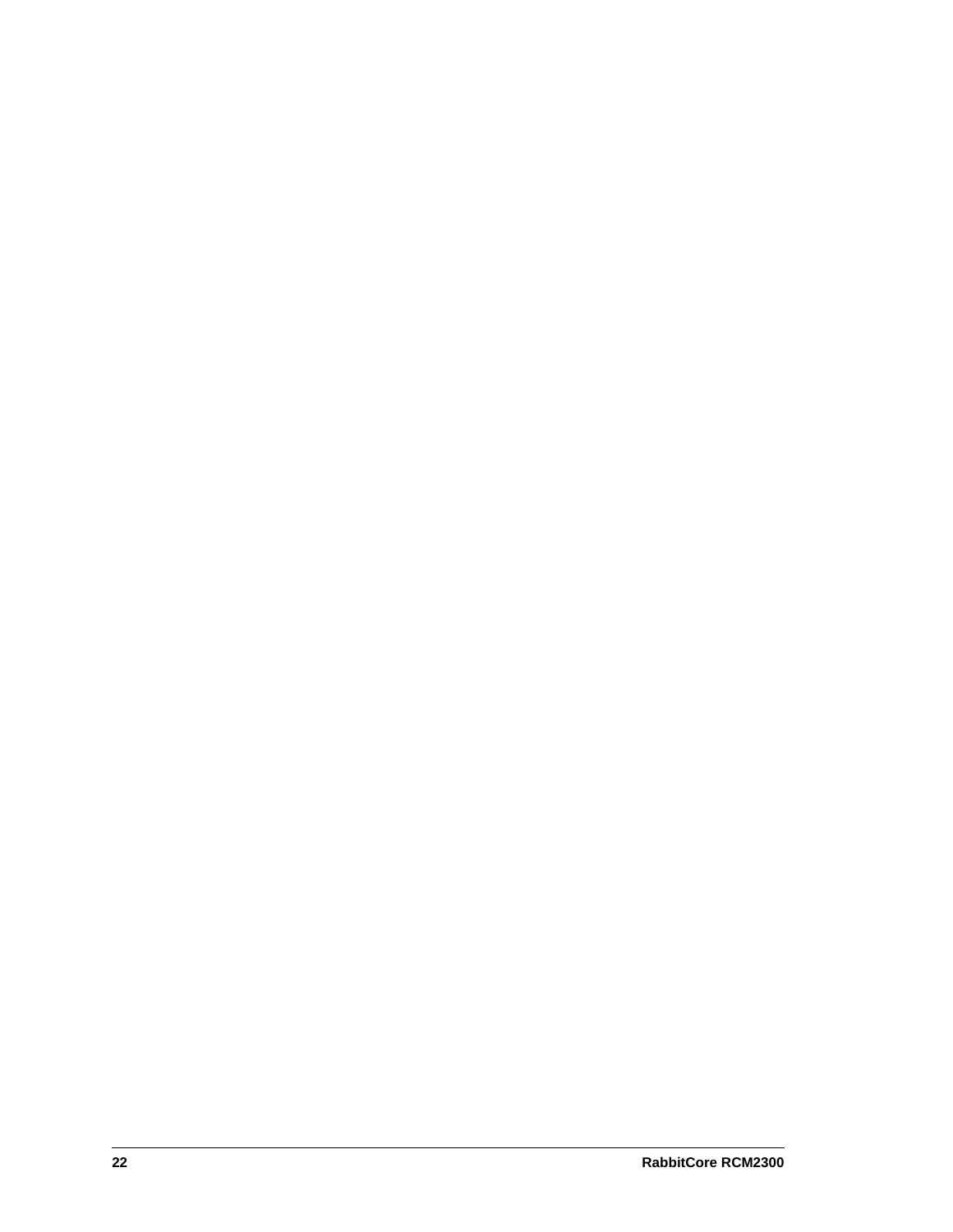# **INDEX**

### <span id="page-26-0"></span>**A**

| additional information |
|------------------------|
|                        |
|                        |

## **C**

|  | C language  13, 14 |  |  |
|--|--------------------|--|--|
|--|--------------------|--|--|

## **D**

| Dynamic C  3, 13, 14           |
|--------------------------------|
| assembly language  13          |
|                                |
|                                |
| desktop icons  17              |
|                                |
|                                |
| handling communication error   |
|                                |
| hardware requirements  14      |
| installing  15, 17             |
| interrupt service routines  14 |
| sample programs  19            |
|                                |
| watch expressions  13          |
|                                |

#### **F**

| <b>features</b>         |  |
|-------------------------|--|
| Prototyping Board  6, 7 |  |
|                         |  |
|                         |  |

## **H**

| hardware connections  9      |  |
|------------------------------|--|
| install RCM2300 on Prototyp- |  |
|                              |  |
|                              |  |
| programming cable  10        |  |
|                              |  |
|                              |  |

## **J**

JP1 [Prototyping Board ............... 8](#page-11-2)

## **M**

| models |  |
|--------|--|
|        |  |

## **P**

| pinout       |  |
|--------------|--|
|              |  |
| power supply |  |
|              |  |

programming cable [RCM2300 connections ......10](#page-13-2) [Prototyping Board ....................6](#page-9-3) [expansion area .....................8](#page-11-3) [features .............................6,](#page-9-2) [7](#page-10-1) [mounting RCM2300 ............9](#page-12-5) [optional header JP1 ..............8](#page-11-2)

## **R**

| RCM2300                 |  |
|-------------------------|--|
| mounting on Prototyping |  |
|                         |  |
|                         |  |
|                         |  |

## **S**

| software                  |  |
|---------------------------|--|
|                           |  |
| FLASHLED.C 19             |  |
| FLASHLEDS.C 19            |  |
| TOGGLELED.C 19            |  |
| specifications            |  |
| physical and electrical 2 |  |
|                           |  |
|                           |  |

## **T**

[technical support ....................12](#page-15-2)